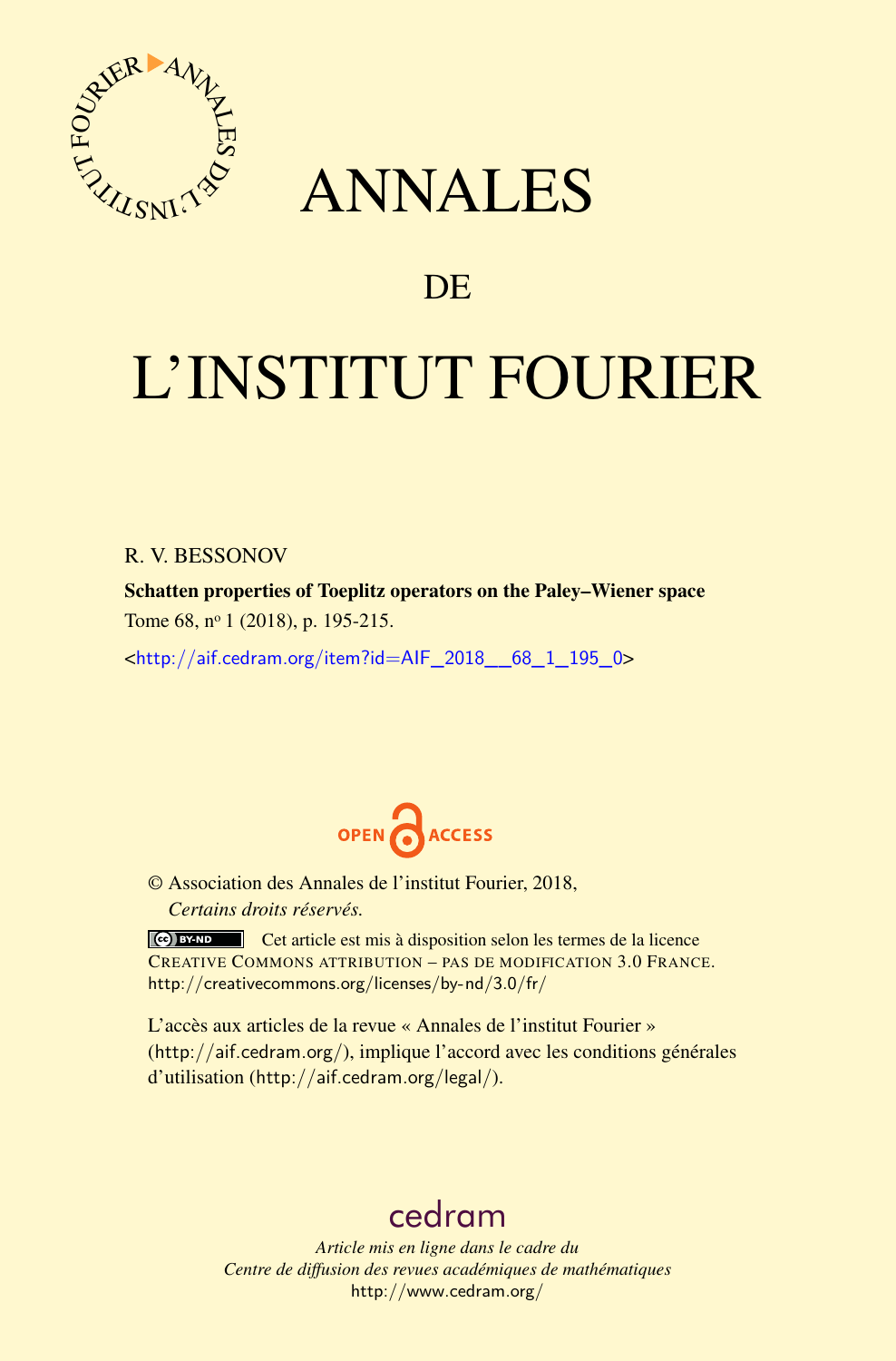#### SCHATTEN PROPERTIES OF TOEPLITZ OPERATORS ON THE PALEY–WIENER SPACE

**by R. V. BESSONOV (\*)**

ABSTRACT. — We collect several old and new descriptions of Schatten class Toeplitz operators on the Paley–Wiener space and answer a question on discrete Hilbert transform commutators posed by Richard Rochberg.

Résumé. — Nous présentons plusieurs descriptions anciennes et nouvelles des opérateurs de Toeplitz de classe de Schatten sur l'espace de Paley-Wiener et répondons à une question de Richard Rochberg sur les commutateurs discrets de la transformée de Hilbert.

#### <span id="page-1-0"></span>**1. Introduction**

<span id="page-1-1"></span>Given a bounded function  $\varphi$  on the real line, R, consider the Toeplitz operator  $T_{\varphi}$  on the classical Paley–Wiener space PW<sub>a</sub>,

(1.1)  $T_{\varphi} : f \mapsto P_a(\varphi f), \quad f \in PW_a.$ 

The space PW<sub>a</sub> could be regarded as the subspace in  $L^2(\mathbb{R})$  of functions with Fourier spectrum in the interval [−*a, a*], symbol *P<sup>a</sup>* above denotes the orthogonal projection in  $L^2(\mathbb{R})$  to PW<sub>a</sub>. Basic theory of Toeplitz operators on PW*<sup>a</sup>* can be found in paper [\[9\]](#page-21-0) by R. Rochberg.

We are interested in description of Schatten class Toeplitz operators on PW*<sup>a</sup>* in terms of their standard symbols. By the standard symbol of an operator in [\(1.1\)](#page-1-0) we mean the entire function  $\varphi_{st} = \mathcal{F}^{-1} \chi_{2a} \mathcal{F} \varphi$ , where  $\mathcal{F}$ denotes the Fourier transform on the Schwartz space of tempered distributions, and  $\chi_{2a}$  is the indicator function of the interval  $(-2a, 2a)$ . As we

Keywords: Paley–Wiener space, Schatten ideal, discrete Besov space, discrete Hilbert transform commutator.

<sup>2010</sup> Mathematics Subject Classification: 47B35, 46E39.

<sup>(\*)</sup> The work is supported by RFBR grant mol\_a\_dk 16-31-60053, by Grant MD-5758.2015.1, and by "Native towns", a social investment program of PJSC "Gazprom Neft".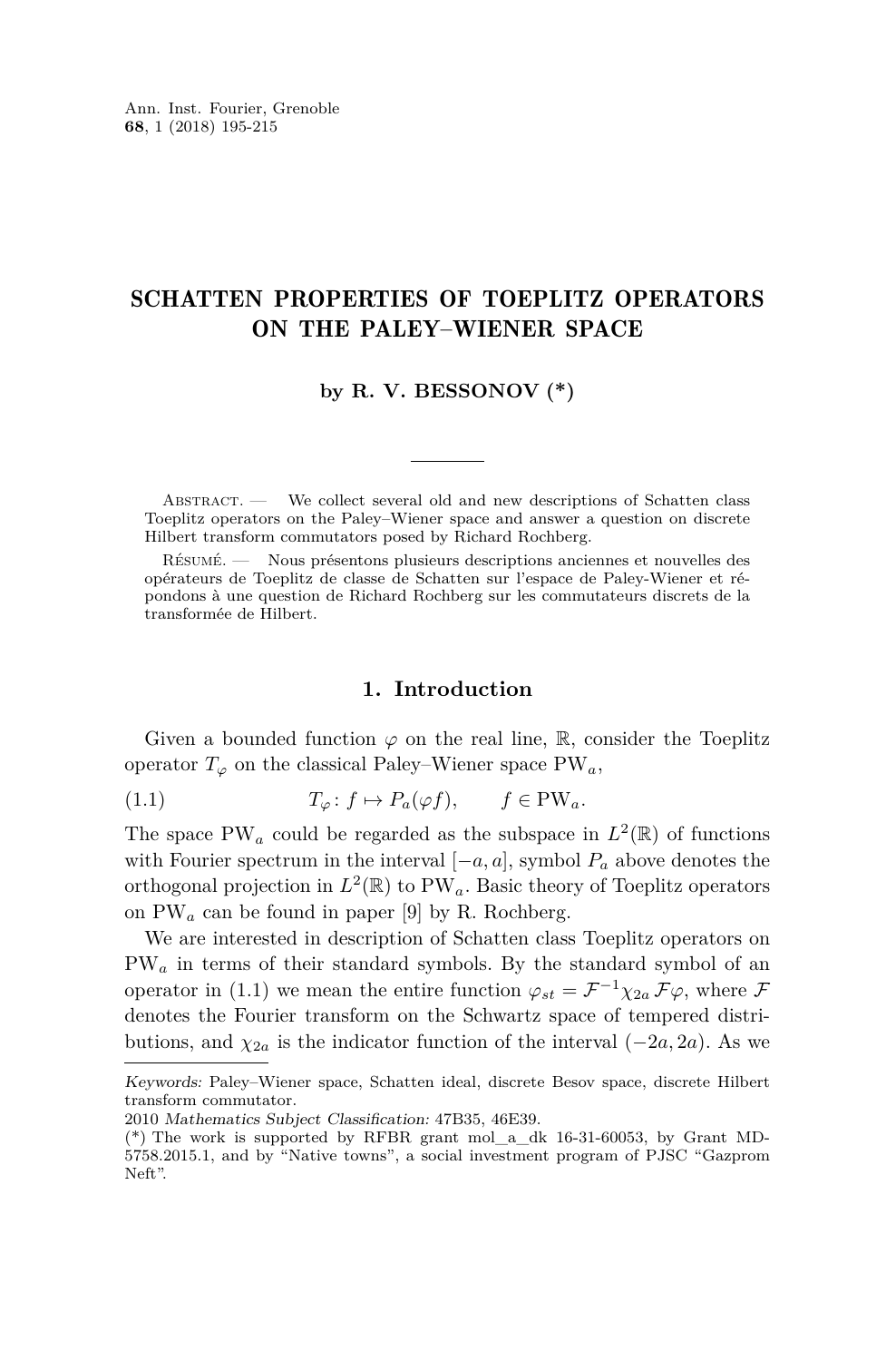will see, a Toeplitz operator  $T_{\varphi}$  on PW<sub>a</sub> belongs to the Schatten class  $S^p$ ,  $0 < p < \infty$ , if and only if  $e^{2iax} \varphi_{st}$  belongs to a discrete oscillation Besov space introduced in 1987 by R. Rochberg [\[9\]](#page-21-0). Its definition we now recall.

For a measure  $\mu$  on  $\mathbb R$  and a function  $f \in L^1_{loc}(\mu)$ , the oscillation of order *n* of *f* on an interval  $I \subset \mathbb{R}$  with respect to  $\mu$  is defined by

$$
osc(f, I, \mu, n) = \inf_{P_n} \frac{1}{\mu(I)} \int_I |f(x) - P_n(x)| d\mu(x),
$$

where the infimum is taken over all polynomials  $P_n$  of degree at most  $n$ . If  $\mu(I) = 0$ , we put  $\csc(I, I, \mu, n) = 0$ . Define the family  $\mathcal{I}_a$  of closed intervals

$$
I_{a,j,k} = \left[\frac{2\pi}{a} \, k \, 2^j, \frac{2\pi}{a} (k+1) 2^j\right], \qquad j,k \in \mathbb{Z}, \quad j \geq 0.
$$

Note that endpoints of intervals in  $\mathcal{I}_a$  belong to the lattice  $\mathbb{Z}_a = \left\{ \frac{2\pi}{a} k, \ k \in \mathbb{Z}_a \right\}$  $\mathbb{Z}$ . Let *p* be a positive real number, and let  $\left[\frac{1}{p}\right]$  be the integer part of  $\frac{1}{p}$ . The discrete oscillation Besov space  $\mathbb{B}_p(a,\text{osc}) = \mathbb{B}_{p,p}^{1/p}(\mathbb{Z}_a,\mu_a,\text{osc})$  is defined by

$$
\mathbb{B}_p(a, \text{osc}) = \left\{ f \in L^1_{\text{loc}}(\mu_a) : ||f||^p_{\mathbb{B}_p(a, \text{osc})} = \sum_{I \in \mathcal{I}_a} \text{osc}\left(f, I, \mu_a, \left[\frac{1}{p}\right]\right)^p < \infty \right\},
$$

where  $\mu_a = \frac{2\pi}{a} \sum_{x \in \mathbb{Z}_a} \delta_x$  is the normalized counting measure on  $\mathbb{Z}_a$ .

Our main result is the following theorem.

<span id="page-2-0"></span>THEOREM 1.1. — Let *a*, *p* be positive real numbers, let  $\varphi$  be a bounded function on  $\mathbb{R}$ , and let  $\varphi_{st}$  be the standard symbol of the Toeplitz operator  $T_{\varphi}$  on PW<sub>a</sub>. Then we have  $T_{\varphi} \in S^p(\text{PW}_a)$  if and only if  $e^{2iax} \varphi_{st} \in$  $\mathbb{B}_p(4a, \text{osc})$ . Moreover,  $||T_\varphi||_{\mathcal{S}^p}$  is comparable to  $||e^{2iax}\varphi_{st}||_{\mathbb{B}_p(4a,\text{osc})}$  with constants depending only on *p*.

Theorem [1.1](#page-2-0) complements a classical description of Toeplitz operators in  $S^p(PW_a)$  given by R. Rochberg [\[9\]](#page-21-0) for  $1 \leq p < \infty$  and extended by V. Peller [\[5\]](#page-21-1) to the whole range  $0 < p < \infty$ . To formulate the result, consider a system  $\{\nu_j\}_{j\leq -1}$  of infinitely smooth functions on R such that  $\sup p \nu_j \subset [2^{j-1}, 2^j],$ 

$$
0 \le \nu_j \le 1
$$
,  $\nu_{j-1}(x) = \nu_j(x/2)$ ,  $\sum \nu_j = 1$  on  $\left(0, \frac{1}{3}\right]$ .

Define  $\nu_j(x) = \nu_{-j}(1-x)$  for real  $x \geqslant \frac{1}{2}$  and integer  $j \geqslant 1$ , put  $\nu_0 =$ *j* −  $\sum_{j\neq 0}$  *ν*<sup>*j*</sup> for *j* = 0. Finally, let *ν*<sub>*a*,*j*</sub>(*x*) = *ν*<sub>*j*</sub>((*x*+*a*)/2*a*) for all *x* ∈ [−*a*, *a*] and  $j \in \mathbb{Z}$ . Observe that system  $\{\nu_{a,j}\}$  provides a resolution of unity on the interval  $[-a, a]$  by functions supported on subintervals  $I_j$  whose lengths are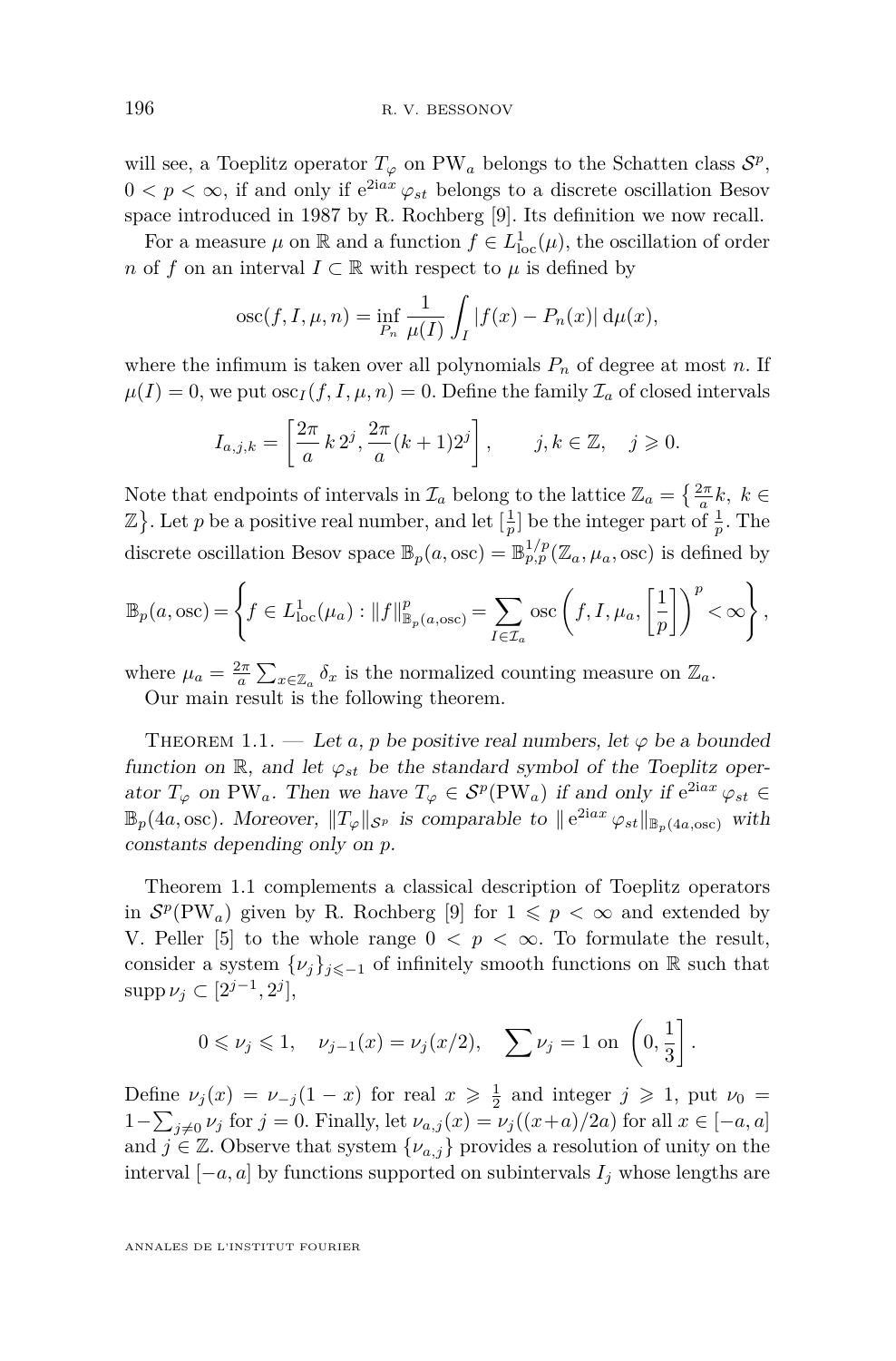comparable to the distance from  $I_j$  to the endpoints of  $[-a, a]$ . Rochberg– Peller theorem says that  $T_{\varphi}$  is in  $S^p(PW_a)$  for  $0 < p < \infty$  if and only if

$$
a\sum_{j\in\mathbb{Z}}2^{-|j|}\cdot\|\mathcal{F}^{-1}(\nu_{2a,j}\cdot\mathcal{F}\varphi)\|_{L^p(\mathbb{R})}^p<\infty,
$$

with control of the norms. R. Rochberg gives yet another characterization of Toeplitz operators in class  $S^p(PW_a)$ ,  $1 \leq p < \infty$ , in terms of a reproducing kernel decomposition of their standard symbols, see Theorem 5.3 in [\[9\]](#page-21-0). Both the statement and the proof of his result for  $p = 1$  contain errors that we correct in Section [3.](#page-4-0)

As a consequence of Theorem [1.1,](#page-2-0) we obtain the following result.

<span id="page-3-0"></span>THEOREM 1.2. — Let  $a > 0$ . The discrete Hilbert transform commutator

$$
C_{\psi}: f \mapsto \frac{1}{\pi} \int_{\mathbb{Z}_a} \frac{\psi(x) - \psi(t)}{x - t} f(t) \, \mathrm{d}\mu_a(t), \qquad f \in L^2(\mu_a),
$$

belongs to the trace class  $S^1(L^2(\mu_a))$  if and only if  $\psi \in \mathbb{B}_1(a, \text{osc}) \cap L^{\infty}(\mathbb{Z}_a)$ .

This answers the question posed by R. Rochberg in 1987. See Section [6](#page-15-0) for a summary of results on discrete Hilbert transform commutators and an analogue of Theorem [1.2](#page-3-0) for the case  $0 < p < 1$ .

We would like to mention papers [\[11,](#page-21-2) [12\]](#page-21-3) by R. Torres for readers interested in wavelet characterizations and interpolation theory of discrete Besov spaces. The problem of membership in Schatten classes  $S<sup>p</sup>$  for general truncated Toeplitz operators has been recently studied by P. Lopatto and R. Rochberg [\[3\]](#page-21-4), see also Section 4.3 in author's paper [\[1\]](#page-20-0).

#### **2. Proof of Theorem 1.1 for** 1 *< p <* ∞

Theorem [1.1](#page-2-0) for  $1 < p < \infty$  follows from known results. Let  $\mathbb{B}_p(\mathbb{R}) =$  $\dot{\mathbb{B}}_{p,p}^{1/p}(\mathbb{R})$  be the standard homogeneous Besov space on the real line  $\mathbb{R}$ , see, e.g., Chapter 3 in [\[4\]](#page-21-5) for definition and basic properties. Given a Toeplitz operator  $T_{\varphi}$  on PW<sub>a</sub> with symbol  $\varphi \in L^{\infty}(\mathbb{R})$ , we denote

$$
\varphi_{st}^- = \mathcal{F}^{-1} \chi_{(-2a,0)} \mathcal{F} \varphi, \qquad \varphi_{st}^+ = \mathcal{F}^{-1} \chi_{[0,2a)} \mathcal{F} \varphi,
$$

where  $\chi_S$  is the indicator function of a set *S*. As usual, F stands for the Fourier transform on the Schwartz space of tempered distributions. The following result is a combination of Theorem 5.1 and its Corollary in [\[9\]](#page-21-0).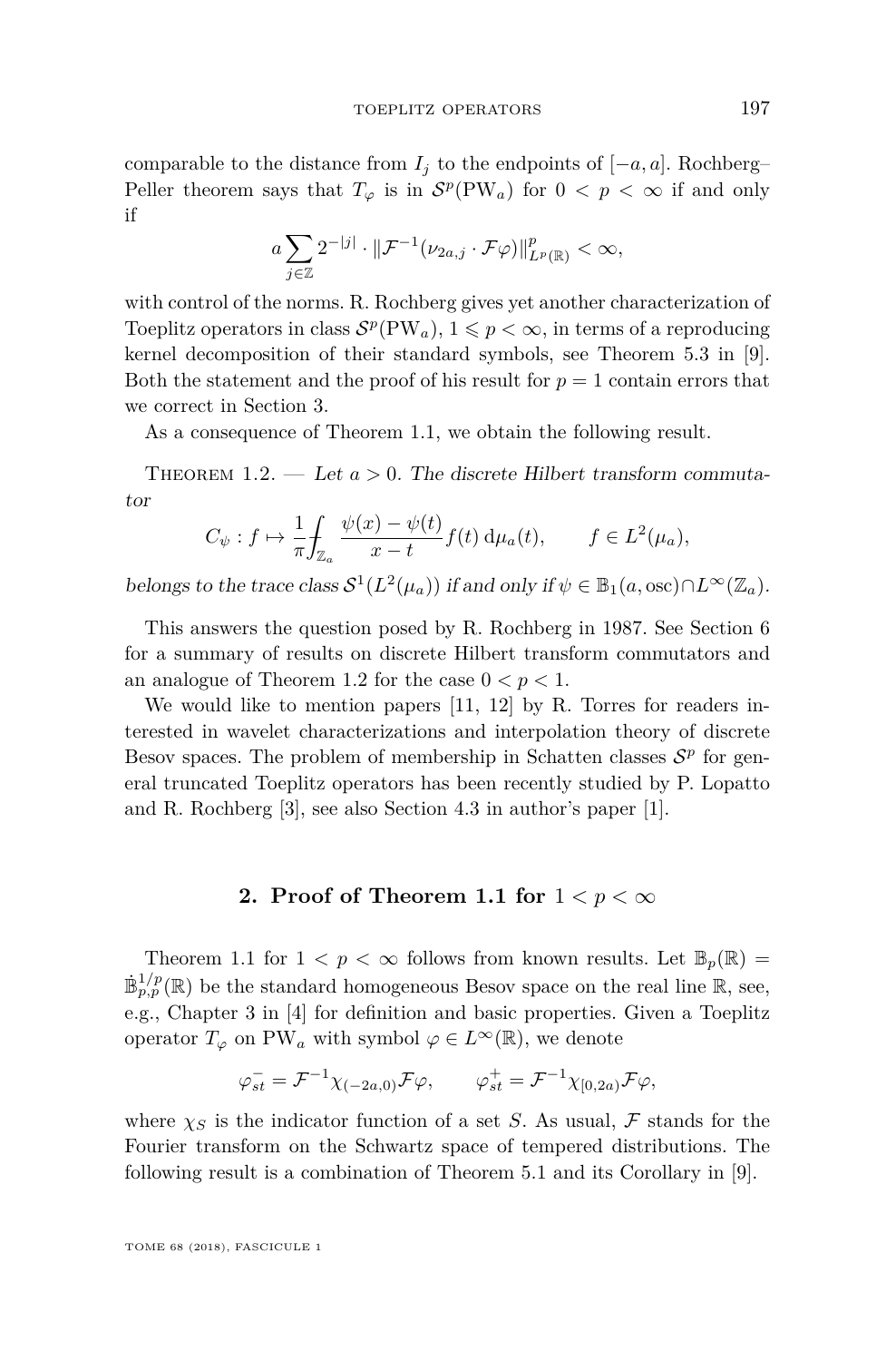THEOREM (R. Rochberg). — Let  $1 < p < \infty$  and let  $a > 0$ . Then a Toeplitz operator  $T_{\varphi}$  on PW<sub>a</sub> belongs to  $\mathcal{S}_p(PW_a)$  if and only if

$$
\|e^{2iax}\varphi_{st}^- \|_{\mathbb{B}_p(\mathbb{R})} + \|e^{-2iax}\varphi_{st}^+ \|_{\mathbb{B}_p(\mathbb{R})} < \infty,
$$

in which case  $||T_{\varphi}||_{\mathcal{S}^p}$  is comparable to  $||e^{2iax} \varphi_{st}^-||_{\mathbb{B}_p(\mathbb{R})} + ||e^{-2iax} \varphi_{st}^+||_{\mathbb{B}_p(\mathbb{R})}$ with constants depending only on *p*.

Denote by  $\mathcal{E}_a$  the set of tempered distributions whose Fourier transforms are supported on the interval  $[-a, a]$ . Next result is Theorem 1 in [\[12\]](#page-21-3).

THEOREM (R. Torres). — Let  $1 < p < \infty$  and let f be a function in  $\mathcal{E}_a \cap \mathbb{B}_p(\mathbb{R})$  for some  $a > 0$ . Then its restriction to  $\mathbb{Z}_{2a}$  belongs to  $\mathbb{B}_p(2a, \text{osc})$ and  $||f||_{\mathbb{B}_p(2a,\text{osc})}$  is comparable to  $||f||_{\mathbb{B}_p(\mathbb{R})}$  with constants depending only on *p*. Moreover, every sequence in  $\mathbb{B}_p(a,\text{osc})$  is the restriction to  $\mathbb{Z}_a$  of a unique function (modulo polynomials) in  $\mathcal{E}_a \cap \mathbb{B}_p(\mathbb{R})$ .

Proof of Theorem [1.1](#page-2-0)  $(1 < p < \infty)$ . — Let  $\varphi$  be a bounded function of R and let  $\varphi_{st} = \mathcal{F}^{-1}\chi_{(-2a,2a)}\mathcal{F}\varphi$  be the standard symbol of the Toeplitz operator  $T_{\varphi} \in S^p(PW_a)$ . Then functions  $e^{2iax} \varphi_{st}^-$ ,  $e^{-2iax} \varphi_{st}^+$  belong to  $\mathcal{E}_{2a} \cap \mathbb{B}_p(\mathbb{R})$  by R. Rochberg's theorem above. From theorem by R. Torres we see that  $e^{2iax} \varphi_{st}^- \in \mathbb{B}_p(4a, \text{osc})$  and  $e^{-2iax} \varphi_{st}^+ \in \mathbb{B}_p(4a, \text{osc})$  with control of the norms. Now observe that  $e^{4iax} = 1$  and  $e^{2iax} \varphi_{st} = e^{2iax} \varphi_{st}^{-} + e^{-2iax} \varphi_{st}^{+}$ on  $\mathbb{Z}_{4a}$ , hence  $e^{2iax} \varphi_{st} \in \mathbb{B}_p(4a, \text{osc}).$ 

Conversely, assume that the restriction of  $e^{2iax} \varphi_{st}$  to  $\mathbb{Z}_{4a}$  is in  $\mathbb{B}_p(4a, \text{osc})$ . Using theorem by R. Torres, find a function  $f \in \mathcal{E}_{2a} \cap \mathbb{B}_p(\mathbb{R})$  such that its restriction to  $\mathbb{Z}_{4a}$  agrees with  $e^{2iax}\varphi_{st}$ . Put  $f^{-} = \mathcal{F}^{-1}\chi_{(-2a,0)}\mathcal{F}f$  and  $f^+ = \mathcal{F}^{-1} \chi_{[0,2a)} \mathcal{F} f$ . Observe that  $\tilde{\varphi} = e^{-2iax} f^+ + e^{2iax} f^-$  is an entire function of exponential type at most 2*a* coinciding with  $\varphi_{st}$  on  $\mathbb{Z}_{4a}$ . Since  $\varphi_{st}$ ,  $\tilde{\varphi}$  are the first order distributions supported on the finite interval  $[-2a, 2a]$ , we have  $|\tilde{\varphi}(x)| + |\varphi(x)| \leq c + c|x|$  for all  $x \in \mathbb{R}$  and a constant  $c \geq 0$ . It follows that the entire function  $\frac{\tilde{\varphi} - \varphi}{z}$  of exponential type at most 2*a* is bounded on R and vanishes on  $\mathbb{Z}_{4a} \setminus \{0\}$ , hence  $\tilde{\varphi} - \varphi_{st} = p \sin(2az)$  for a polynomial *p* of degree at most 1. Therefore, we have  $T_{\varphi} = T_{\varphi_{st}} = T_{\tilde{\varphi}}$  on PW<sub>a</sub>, see Section 2.D in [\[9\]](#page-21-0). Since  $f^{\pm} \in \mathbb{B}_p(\mathbb{R})$ , we can use R. Rochberg's theorem and conclude that  $T_{\tilde{\varphi}} \in \mathcal{S}^p(\text{PW}_a)$ with control of the norms:  $||T_{\tilde{\varphi}}||_{S^p}$  is controllable by  $||e^{2iax}\tilde{\varphi}^{-}||_{\mathbb{B}_p(\mathbb{R})}$  +  $\|e^{-2iax} \tilde{\varphi}^+\|_{\mathbb{B}_p(\mathbb{R})} \leqslant c_p \|f\|_{\mathbb{B}_p(\mathbb{R})} \leqslant \tilde{c}_p \|e^{2iax} \varphi_{st}\|_{\mathbb{B}_p(4a,\text{osc})}.$ 

#### <span id="page-4-0"></span>**3. Reproducing kernel decomposition of standard symbols**

In this section we show that the standard symbol of a Toeplitz operator on PW<sub>a</sub> from class  $S^p$  could be represented as a linear combination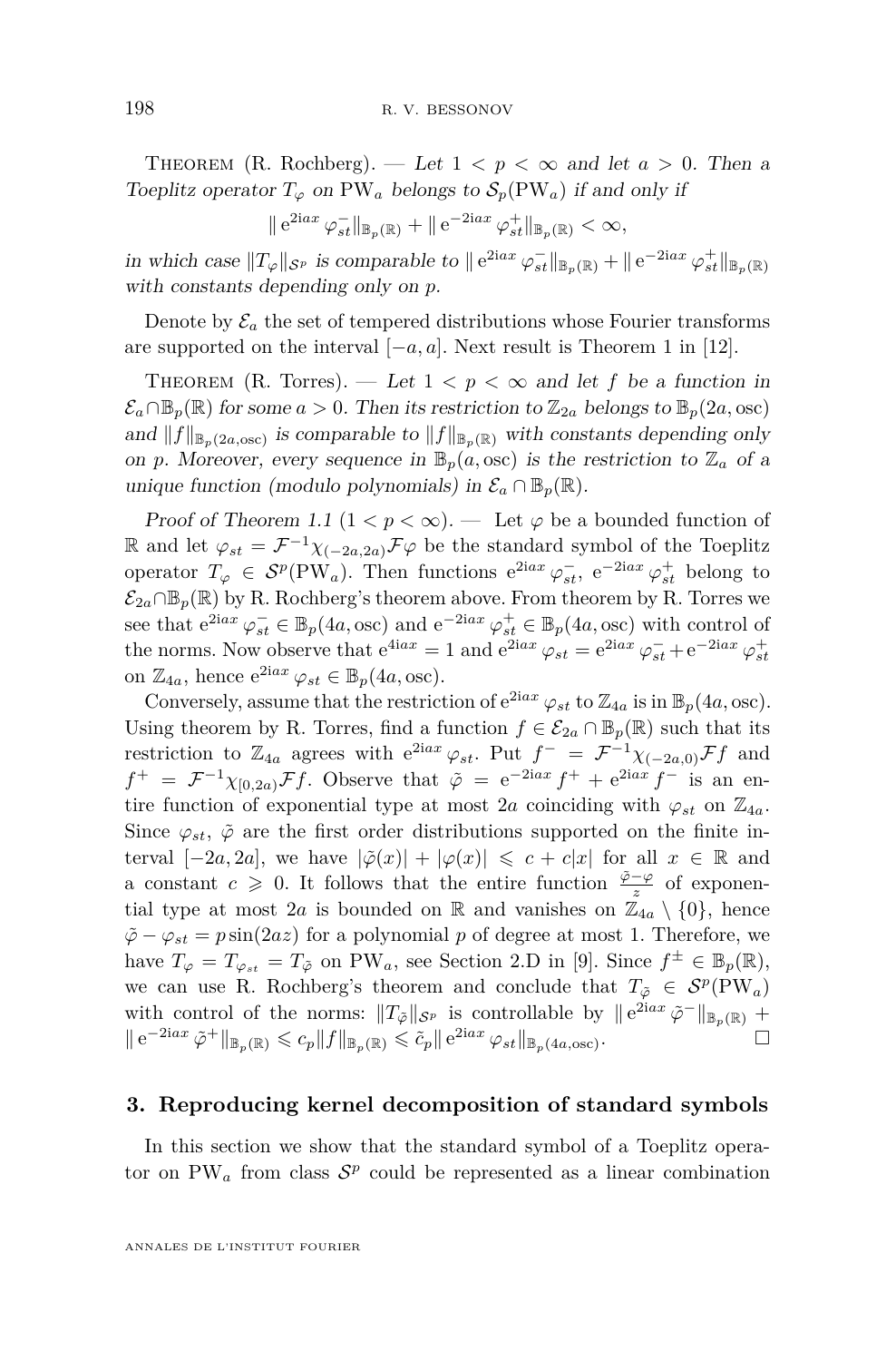of normalized reproducing kernels of  $PW_{2a}$  with coefficients  $c_k$  such that  $\sum |c_k|^p < \infty$ . We consider only the case  $0 < p \leq 1$ . Proposition [3.1](#page-6-0) below is a corrected version of Theorem 5.3 in [\[9\]](#page-21-0). In the original statement the author of [\[9\]](#page-21-0) forgot to normalize the exponentials in formula (5*.*6) of [\[9\]](#page-21-0). More importantly, he used the fact that the Fourier multiplier  $f \mapsto \mathcal{F}^{-1} \chi_{[0,1]} \mathcal{F} f$ is bounded on  $\mathbb{B}_p(\mathbb{R})$ . This is not the case for  $p=1$ . Here is a more accurate implementation of the ideas from [\[9\]](#page-21-0).

Let  $\psi$  be a bounded function on the real line R. Consider the standard Hardy space  $H^2$  in the upper half-plane  $\mathbb{C}^+ = {\lambda \in \mathbb{C} : \Im \lambda > 0}$  of the complex plane  $\mathbb{C}$ . Denote by  $H^2_-$  the anti-analytic subspace  $\{f \in L^2(\mathbb{R}) :$  $\bar{f} \in H^2$  of  $L^2(\mathbb{R})$ . Recall that the classical Hankel operator  $H_{\psi}: H^2 \to H^2_{-}$ is defined by

$$
H_{\psi}: f \mapsto P_{-}(\psi f), \qquad f \in H^{2},
$$

where  $P_-\$  denotes the orthogonal projection from  $L^2(\mathbb{R})$  to  $H^2_-\$ . The operator  $H_{\psi}$  is completely determined by its standard anti-analytic symbol  $\psi_{st} = \mathcal{F}^{-1}\chi_{(-\infty,0)}\mathcal{F}\psi$ . The latter means that  $H_{\psi}f = H_{\psi_{st}}f$  for all  $f \in H^2$ such that  $\sup_{x \in \mathbb{R}} |xf(x)| < \infty$ . Take a positive number  $\varepsilon > 0$  and define the sets  $\mathcal{U}_{\varepsilon}^{+}$ ,  $\mathcal{U}_{\varepsilon}^{-}$  by

$$
\mathcal{U}_{\varepsilon}^{\pm} = \{ \lambda \in \mathbb{C} : \ \lambda = (1 + \varepsilon)^m (\varepsilon x \pm i); \ x, m \in \mathbb{Z} \}.
$$

For  $\lambda \in \mathbb{C}^+$ , let  $k_{\lambda} = -\frac{1}{2\pi i} \frac{1}{z-\lambda}$  denote the reproducing kernel of  $H^2$  at  $\lambda$ .

THEOREM (R. Rochberg [\[8\]](#page-21-6)). — There exists a number  $\varepsilon > 0$  such that  $H_{\psi} \in S^p(H^2)$  if and only if  $\psi_{st} = \sum_{\lambda \in \mathcal{U}_{\varepsilon}^+} c_{\lambda} \frac{k_{\lambda}}{\|k_{\lambda}\|^2}$ , where  $\sum |c_{\lambda}|^p$  is finite and the infimum of  $\sum |c_{\lambda}|^p$  over all possible representations of  $\psi_{st}$ in this form is comparable to  $||H_{\psi}||_{\mathcal{S}^p}^p$  with constants depending only on  $p \in (0, \infty)$ .

Remark that for  $p \in (0,1]$  the series defining  $\psi_{st}$  in the theorem above converges absolutely to a bounded function on  $\mathbb{R}$ , while for  $p > 1$  the convergence holds only in the Besov space  $\mathbb{B}_p(\mathbb{R})$  (one need to extract constant terms from every summand to get the convergent series, see discussion in [\[8\]](#page-21-6)). In order to prove an analogous result for Toeplitz operators on the Paley–Wiener space, let us consider the sets

$$
\mathcal{U}_{\eta a,\varepsilon}^{\pm} = \left\{ \lambda \in \mathcal{U}_{\varepsilon}^{\pm} : |\operatorname{Im} \lambda| > \frac{\varepsilon}{\eta a} \right\}, \qquad \Lambda_{\eta a,\varepsilon} = \mathcal{U}_{\eta a,\varepsilon}^{-} \cup \mathbb{Z}_{\eta a} \cup \mathcal{U}_{\eta a,\varepsilon}^{+}.
$$

Here  $\mathbb{Z}_{\eta a} = \{\frac{2\pi}{\eta a}k, k \in \mathbb{Z}\}$ . Next, for  $a > 0$  and  $\lambda \in \mathbb{C}$ , denote by  $\rho_{a,\lambda}$  the reproducing kernel of the space PW*<sup>a</sup>* at the point *λ*. Recall that

$$
\rho_{a,\lambda}:z\mapsto \frac{1}{\pi}\frac{\sin a(z-\bar\lambda)}{z-\bar\lambda},\qquad z\in\mathbb{C}.
$$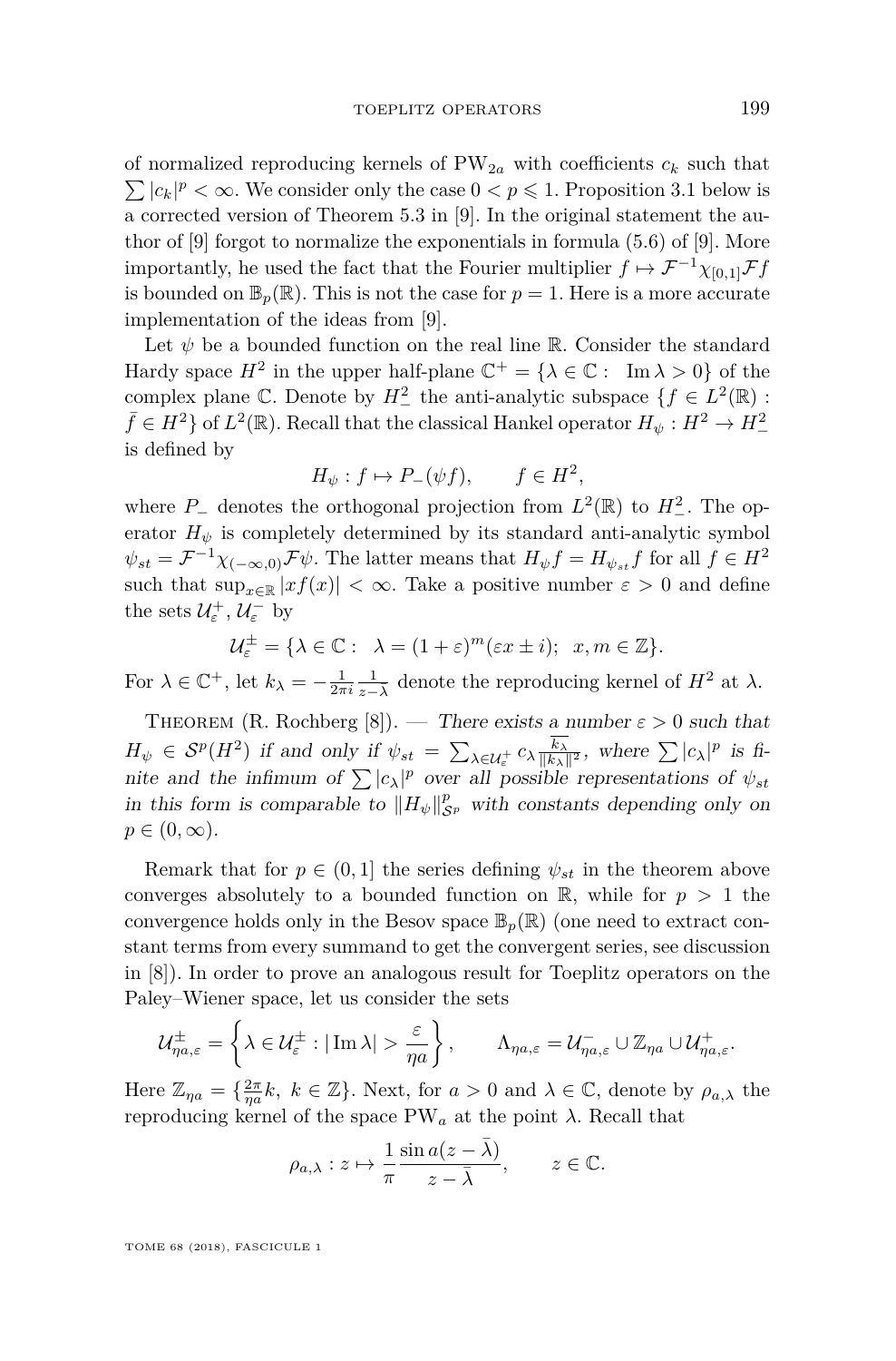We are going to prove the following proposition.

<span id="page-6-0"></span>PROPOSITION 3.1. — Let  $a > 0$  and let  $\varphi \in L^{\infty}(\mathbb{R})$ . There exist  $\varepsilon > 0$ ,  $\eta > 1$  such that  $T_{\varphi} \in S^p(PW_a)$  if and only if  $\varphi_{st} = \sum_{\lambda \in \Lambda_{\eta_a,\varepsilon}} c_{\lambda} \frac{\rho_{2a,\lambda}}{\|\rho_{a,\lambda}\|^2}$ , where  $\sum_{\lambda} |c_{\lambda}|^p$  is finite and the infimum of  $\sum |c_{\lambda}|^p$  over all possible representations of  $\varphi_{st}$  in this form is comparable to  $||T_{\varphi}||_{\mathcal{S}^p}^p$  with constants depending only on  $p \in (0,1]$ .

We will show how to reduce Proposition [3.1](#page-6-0) to the above theorem for Hankel operators using a splitting of the standard symbol into three pieces: analytic, anti-analytic and a piece with "small" Fourier support.

The following two results for  $0 < p \leq 1$  are consequences of Lemma 1 and Lemma 2 from [\[5\]](#page-21-1). The range  $1 \leq p < \infty$  has been treated earlier in [\[9\]](#page-21-0), see also Section 2 in [\[10\]](#page-21-7).

<span id="page-6-1"></span>LEMMA 3.2. — Let  $a > 0$  and let  $\varphi \in L^{\infty}(\mathbb{R})$ . There exist bounded functions  $\varphi_{\ell}, \varphi_{c}$ , and  $\varphi_{r}$  such that  $T_{\varphi} = T_{\varphi_{\ell}} + T_{\varphi_{c}} + T_{\varphi_{r}}$  on PW<sub>a</sub>,

$$
\operatorname{supp} \mathcal{F} \varphi_{\ell} \subset [-4a, -\frac{a}{2}], \quad \operatorname{supp} \mathcal{F} \varphi_c \subset [-a, a], \quad \operatorname{supp} \mathcal{F} \varphi_r \subset [\frac{a}{2}, 4a],
$$

and we have  $||T_{\varphi_s}||_{\mathcal{S}^p} \leqslant c_p ||T_{\varphi}||_{\mathcal{S}^p}$  for every  $s = \ell, c, r$  for  $T_{\varphi} \in \mathcal{S}^p(\text{PW}_a)$ . Here  $c_p$  is a constant depending only on  $p$ .

<span id="page-6-2"></span>LEMMA 3.3. — Let  $a > 0$  and let  $\varphi \in L^{\infty}(\mathbb{R})$  be such that supp  $\hat{\varphi} \subset$ [-*a, a*]. Then  $T_\varphi$  ∈  $S^p(PW_a)$  if and only if  $\varphi$  ∈  $L^p(\mathbb{R})$ , in which case  $\|\varphi\|_{L^p(\mathbb{R})}$  is comparable to  $\|T_{\varphi}\|_{\mathcal{S}^p}$  with constants depending only on p.

Proof of Proposition [3.1.](#page-6-0) — Let  $\varphi \in L^{\infty}(\mathbb{R})$  and let  $\varphi_{st} =$  $\mathcal{F}^{-1}\chi_{(-2a,2a)}\mathcal{F}\varphi$  be the standard symbol of the operator  $T_{\varphi}$  on PW<sub>a</sub>. Then  $T_{\varphi} = T_{\varphi_{st}}$ , see Section 2.D in [\[9\]](#page-21-0). Suppose that  $\varphi_{st} = \sum_{\lambda \in \Lambda_{\eta a,s}} c_{\lambda} \frac{\rho_{2a,\lambda}}{\|\rho_{a,\lambda}\|^2}$  for some  $\varepsilon > 0$ ,  $\eta > 0$ , and some coefficients  $c_{\lambda}$  such that  $\sum_{\lambda \in \Lambda_{\eta a, \varepsilon}} |c_{\lambda}|^p < \infty$ . It follows from the estimate

$$
\frac{|\rho_{2a,\lambda}(z)|}{\|\rho_{a,\lambda}\|^2} \leqslant c \,\mathrm{e}^{2a|\operatorname{Im} z|}, \qquad z \in \mathbb{C}, \quad \lambda \in \mathbb{C},
$$

that this series converges absolutely to an entire function of exponential type at most 2*a* bounded on the real line R. By triangle inequality (see, e.g., Theorem A1.1 in [\[6\]](#page-21-8)), we have

$$
||T_{\varphi}||_{\mathcal{S}^p}^p = ||T_{\varphi_{st}}||_{\mathcal{S}^p}^p \leqslant \left(\sum_{\lambda \in \Lambda_{\eta a,\varepsilon}} |c_{\lambda}|^p\right) \sup_{\lambda \in \mathbb{C}} ||T_{\varphi_{\lambda}}||_{\mathcal{S}^p}^p,
$$

where we denoted  $\varphi_{\lambda} = \frac{\rho_{2a,\lambda}}{\|\rho_{a,\lambda}\|^2}$ . Take  $\lambda \in \mathbb{C}$ . For every  $f, g \in PW_a$  we have

$$
(T_{\rho_{2a,\lambda}}f,g)=(f\bar{g},\rho_{2a,\bar{\lambda}})=f(\bar{\lambda})\cdot\overline{g(\lambda)}=(f,\rho_{a,\bar{\lambda}})(\rho_{a,\lambda},g).
$$

ANNALES DE L'INSTITUT FOURIER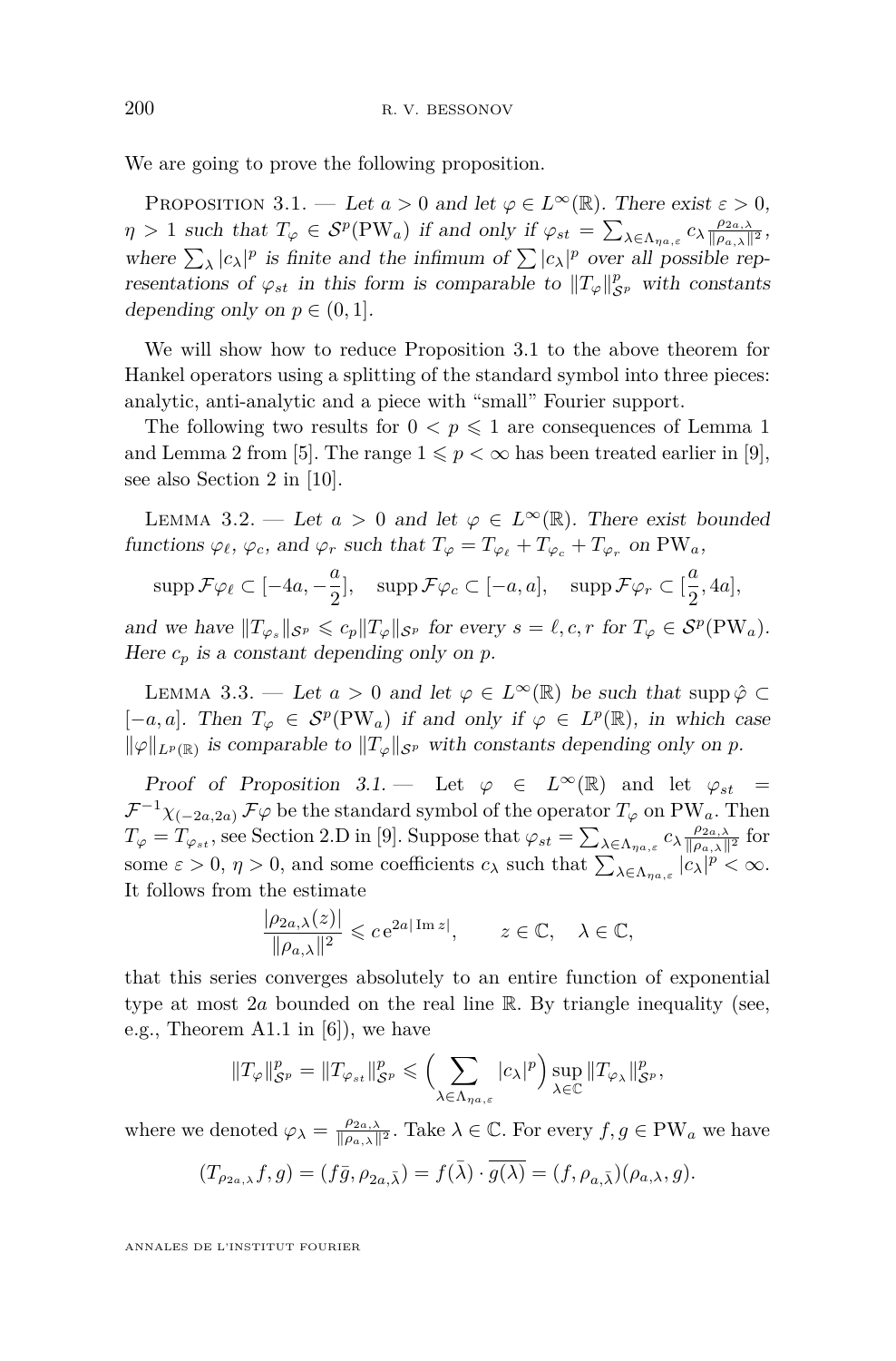It follows that the operator  $T_{\varphi_{\lambda}}$  has rank one and  $||T_{\varphi_{\lambda}}||_{\mathcal{S}^p} = 1$ . Hence  $T_{\varphi}$ belongs to  $S^p(PW_a)$  and  $||T_\varphi||_{S^p}^p \leq \sum_{\lambda} |c_{\lambda}|^p$ .

Now let  $\varphi$  be a bounded function on R such that  $T_{\varphi} \in \mathcal{S}^p(\text{PW}_a)$ . We want to show that the standard symbol  $\varphi_{st} = \mathcal{F}^{-1} \chi_{(-2a,2a)} \mathcal{F} \varphi$  of  $T_{\varphi}$  can be represented in the form

$$
\varphi_{st} = \sum_{\lambda \in \Lambda_{\eta a,\varepsilon}} c_{\lambda} \frac{\rho_{2a,\lambda}}{\|\rho_{a,\lambda}\|^2}
$$

for some positive numbers  $\varepsilon$ ,  $\eta$  depending only on  $p$  and a sequence  $\{c_{\lambda}\}\$ such that  $\sum_{\lambda} |c_{\lambda}|^p$  is comparable to  $||T_{\varphi}||_{\mathcal{S}^p}^p$ . By Lemma [3.2,](#page-6-1) it suffices to consider separately the following three cases:

- (1) supp  $\hat{\varphi}$  ⊂ ( $-\infty, 0$ );
- $(2)$  supp  $\hat{\varphi}$  ⊂ [−*a*, *a*];
- $(3)$  supp  $\hat{\varphi} \subset [0, +\infty)$ .

Let us treat the third case first. Denote by  $M_{e^{-iax}}$  the operator of multiplication by  $e^{-iax}$  on  $L^2(\mathbb{R})$ . Since supp  $\hat{\varphi} \subset [0, +\infty)$ , we have

$$
H_{\mathrm{e}^{-2iax}}\varphi = M_{\mathrm{e}^{-iax}}T_{\varphi}P_aM_{\mathrm{e}^{-iax}},
$$

where  $H_{e^{-2iax} \varphi}: H^2 \to H^2_-$  is the Hankel operator with symbol  $\psi =$  $e^{-2iax} \varphi$ . In particular, we have  $||H_{\psi}||_{\mathcal{S}^p} \le ||T_{\varphi}||_{\mathcal{S}_p}$ . By Rochberg's Theorem above, the anti-analytic function  $\psi_{st} = \mathcal{F}^{-1} \chi_{(-\infty,0)} \mathcal{F} e^{-2iax} \varphi$  admits the following representation:

$$
\psi_{st} = \sum_{\lambda \in \mathcal{U}_{\varepsilon}^+} c_{\lambda} \frac{\overline{k_{\lambda}}}{\|k_{\lambda}\|^2},
$$

where  $\sum_{\lambda \in \mathcal{U}_{\varepsilon}^+} |c_{\lambda}|^p$  is comparable to  $||H_{\psi}||_{\mathcal{S}^p}^p$ , and  $\varepsilon > 0$  does not depend on  $\psi$ . This gives us decomposition for  $\varphi_{st}$ :

$$
\varphi_{st} = e^{2iax} \psi_{st} = \sum_{\lambda \in \mathcal{U}_{\varepsilon}^+} c_{\lambda} \frac{e^{2iax} \overline{k_{\lambda}}}{\|k_{\lambda}\|^2} = \sum_{\lambda \in \mathcal{U}_{\varepsilon}^+} c_{\lambda} \frac{P_{2a}(e^{2iax} \overline{k_{\lambda}})}{\|k_{\lambda}\|^2},
$$

where  $P_{2a}$  denotes the orthogonal projection in  $L^2(\mathbb{R})$  to PW<sub>2*a*</sub>. It is easy to see that  $P_{2a}(e^{2iax}\overline{k_{\lambda}}) = e^{2ia\overline{\lambda}}\rho_{2a,\overline{\lambda}}$  and  $\|\rho_{a,\overline{\lambda}}\|^2 \leqslant 2 e^{2a\operatorname{Im}\lambda} \cdot \|k_{\lambda}\|^2_{L^2(\mathbb{R})}$ , hence

$$
\varphi_{st} = \sum_{\lambda \in \mathcal{U}_\varepsilon^{-}} c_{\bar{\lambda}} \beta_\lambda \frac{\rho_{2a,\lambda}}{\|\rho_{a,\lambda}\|^2}
$$

for some complex numbers  $\beta_{\lambda}$  such that  $\sup_{\lambda} |\beta_{\lambda}| \leq 2$ . Next, in the case where  $\text{supp}\,\varphi \subset (-\infty,0]$  we can consider the adjoint operator  $T^*_{\varphi} = T_{\varphi_{st}^*}$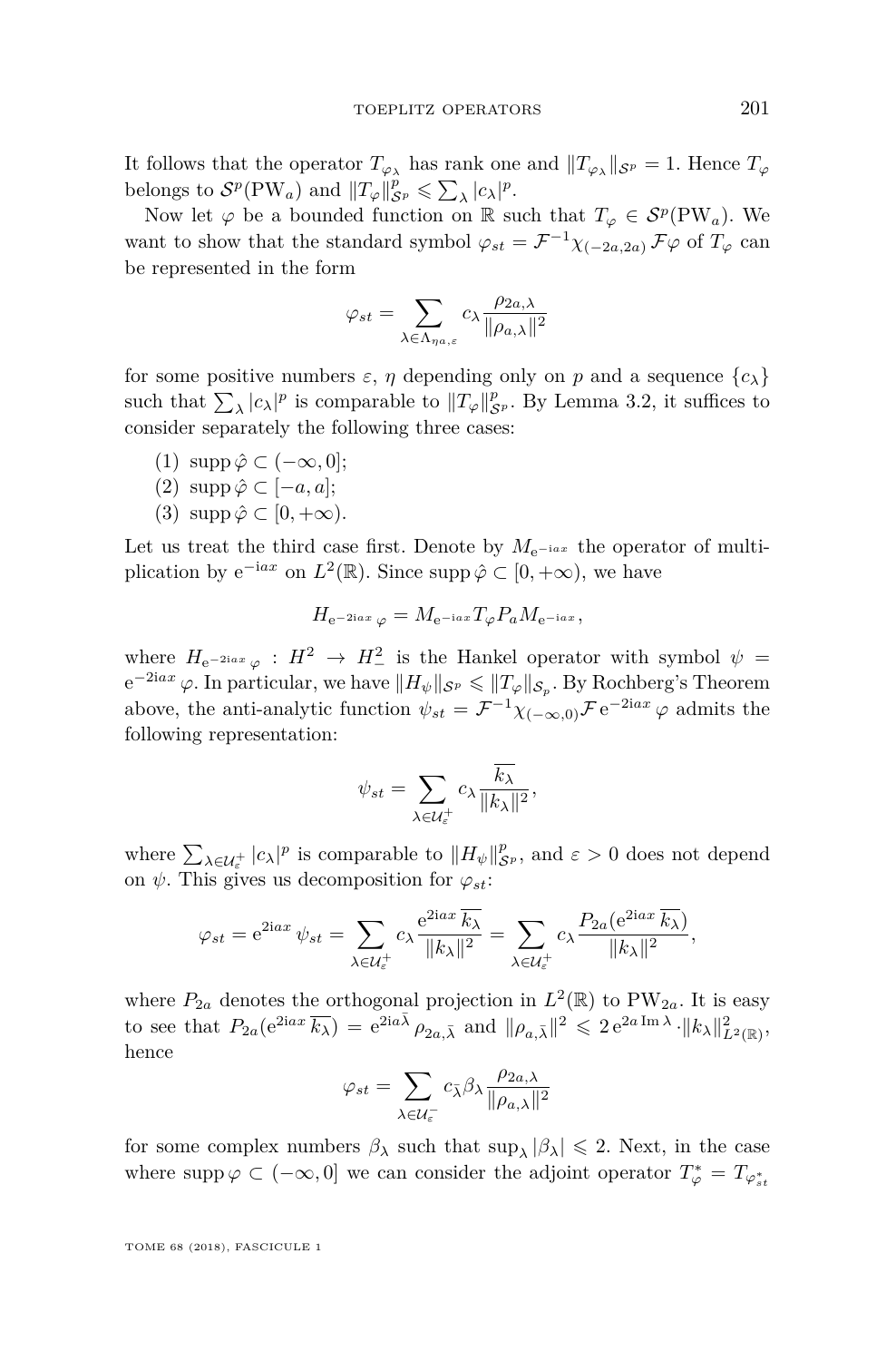with the standard symbol  $\varphi_{st}^*$  :  $z \mapsto \overline{\varphi_{st}(\bar{z})}$  and conclude that in this situation

$$
\varphi_{st} = \sum_{\lambda \in \mathcal{U}_{\varepsilon}^+} \overline{c_{\lambda} \beta_{\bar{\lambda}}} \frac{\rho_{2a,\lambda}}{\|\rho_{a,\lambda}\|^2}.
$$

Now let supp  $\varphi \subset [-a, a]$ . By Lemma [3.3,](#page-6-2) we have  $\varphi \in L^p(\mathbb{R})$ . In particular,  $\varphi \in PW_{2a}$  and Plancherel–Polya theorem [\[7\]](#page-21-9) yields the following decomposition:

$$
\varphi = \varphi_{st} = \frac{\pi}{2a} \sum_{\lambda \in \mathbb{Z}_{2a}} f(\lambda) \rho_{2a,\lambda}, \qquad \sum_{\lambda \in \mathbb{Z}_{2a}} |f(\lambda)|^p \leqslant c_p a^p ||\varphi||_{L^p(\mathbb{R})}^p,
$$

where the constant  $c_p$  depends only on  $p$ . Put  $\Lambda_{\varepsilon} = \mathcal{U}_{\varepsilon}^+ \cup \mathbb{Z}_{2a} \cup \mathcal{U}_{\varepsilon}^-$ . To summarize, we have proved that for every bounded function  $\varphi$  on R such that  $T_{\varphi} \in \mathcal{S}^p(\text{PW}_a)$  there are coefficients  $c_{\lambda}, \lambda \in \Lambda_{\varepsilon}$ , such that

<span id="page-8-0"></span>(3.1) 
$$
\varphi_{st} = \sum_{\lambda \in \Lambda_{\varepsilon}} c_{\lambda} \frac{\rho_{2a,\lambda}}{\|\rho_{a,\lambda}\|^2}, \qquad \sum_{\lambda \in \Lambda_{\varepsilon}} |c_{\lambda}|^p \leqslant c_p \|T_{\varphi}\|_{\mathcal{S}^p}^p.
$$

It remains to show that the set  $\Lambda_{\varepsilon}$  and coefficients  $c_{\lambda}$  in this decomposition could be replaced by the set  $\Lambda_{\eta a,\varepsilon}$  and some new coefficients  $c_{\lambda}$  satisfying the second estimate in [\(3.1\)](#page-8-0). To this end, for every point  $\lambda \in \Lambda_{\varepsilon}$  denote by  $\zeta_{\lambda}$  the nearest point to  $\lambda$  in  $\Lambda_{n\alpha,\varepsilon} \subset \Lambda_{\varepsilon}$ , where  $\eta = 2^{k}$  and  $k \in \mathbb{Z}$  is a positive integer number that will be specified later. Consider the function

$$
\tilde{\varphi}^{(1)} = \sum_{\lambda \in \Lambda_{\varepsilon}} c_{\lambda} \frac{\rho_{2a,\zeta_{\lambda}}}{\|\rho_{a,\zeta_{\lambda}}\|^2} = \sum_{\lambda \in \Lambda_{\eta a,\varepsilon}} \tilde{c}_{\lambda}^{(1)} \frac{\rho_{2a,\lambda}}{\|\rho_{a,\lambda}\|^2}, \qquad \tilde{c}_{\lambda}^{(1)} = \sum_{\nu \in \Lambda_{\varepsilon}, \ \zeta_{\nu} = \lambda} c_{\nu}.
$$

Note that  $\tilde{\varphi}^{(1)}$  has the required representation and  $\sum |\tilde{c}_{\lambda}^{(1)}|$  $\sum_{\lambda}^{(1)} |p \leqslant \sum |c_{\lambda}|^p.$ Moreover, we have  $||T_{\varphi} - T_{\tilde{\varphi}^{(1)}}||_{\mathcal{S}^p}^p \leqslant \sum_{\lambda \in \Lambda_{\varepsilon} \setminus \Lambda_{\eta a,\varepsilon}} |c_{\lambda}|^p \cdot ||T_{\varphi_{\lambda}} - T_{\varphi_{\zeta_{\lambda}}}||_{\mathcal{S}^p}^p.$ On the other hand, the quasi-norm in  $S_p$  of the rank two operator

$$
T_{\varphi_{\lambda}} - T_{\varphi_{\zeta_{\lambda}}} = \frac{\rho_{a,\lambda}}{\|\rho_{a,\lambda}\|} \otimes \frac{\rho_{a,\lambda}}{\|\rho_{a,\bar{\lambda}}\|} - \frac{\rho_{a,\zeta_{\lambda}}}{\|\rho_{a,\zeta_{\lambda}}\|} \otimes \frac{\rho_{a,\zeta_{\lambda}}}{\|\rho_{a,\zeta_{\lambda}}\|}
$$

does not exceed

$$
2^{\frac{1}{p}}\left\|\frac{\rho_{a,\zeta_\lambda}}{\|\rho_{a,\zeta_\lambda}\|}-\frac{\rho_{a,\lambda}}{\|\rho_{a,\lambda}\|}\right\|_{L^2(\mathbb{R})}\leqslant 2^{\frac{1}{p}+\frac{1}{2}}\left(1-\frac{\mathrm{Re}\,\rho_{a,\zeta_\lambda}(\lambda)}{\|\rho_{a,\zeta_\lambda}\|\cdot\|\rho_{a,\lambda}\|}\right)^{\frac{1}{2}}.
$$

Since  $|\zeta_{\lambda}-\lambda| \leq \frac{2\pi}{\eta a}$  for all  $\lambda$  by construction, one can choose a large number  $\eta = 2^k$  so that  $||T_\varphi - T_{\tilde{\varphi}}||_{\mathcal{S}^p}^p \leq \frac{1}{2} ||T_\varphi||_{\mathcal{S}^p}^p$ . Clearly, this choice of  $\eta$  does not depend on  $\varphi$  and  $a$ . Iterating the process, we see that there are functions

$$
\tilde{\varphi}^{(n)} = \sum_{\lambda \in \Lambda_{\eta a,\varepsilon}} \tilde{c}_{\lambda}^{(n)} \frac{\rho_{2a,\lambda}}{\|\rho_{a,\lambda}\|^2}, \quad n = 1, 2, \dots
$$

ANNALES DE L'INSTITUT FOURIER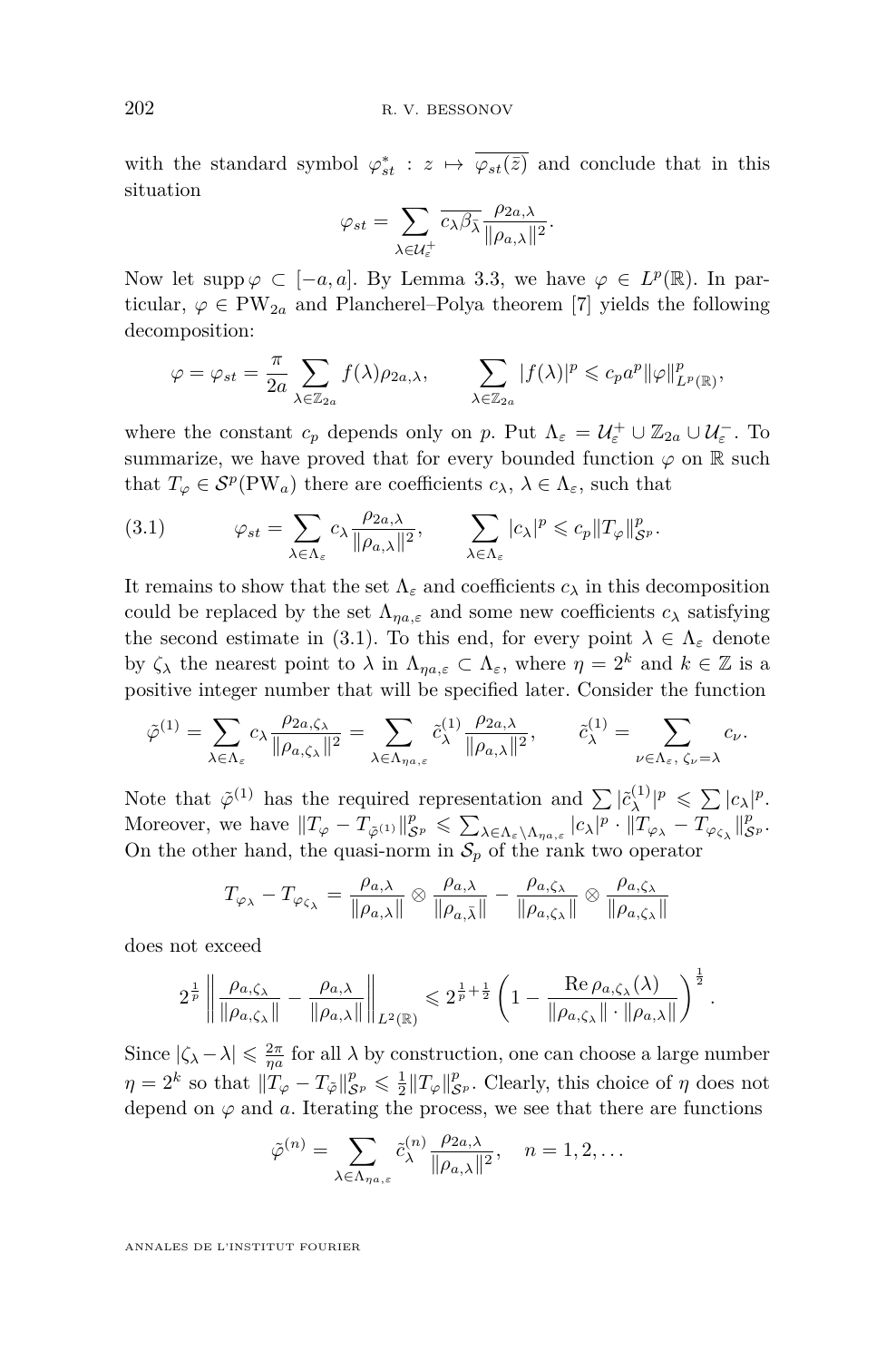$\sup_{\mathcal{S}} \mathcal{L} \mathcal{L}_{\tilde{\varphi}}(n) - \cdots - T_{\tilde{\varphi}}(n) \Vert_{\mathcal{S}^p}^p \leq \frac{1}{2^n} \Vert T_{\varphi} \Vert_{\mathcal{S}^p}^p, \sum_{n,\lambda} |\tilde{c}_{\lambda}^{(n)}|$  $\int_{\lambda}^{(n)} |p \leqslant c_p^p ||T_\varphi||_{\mathcal{S}^p}^p.$ Since  $S^p(PW_a)$  is a complete quasi-normed space and a Toeplitz operator on PW*<sup>a</sup>* is zero if and only if its standard symbol is zero (see Section 2.D in [\[9\]](#page-21-0)), this gives us the required decomposition of  $\varphi_{st}$  with coefficients  $c_{\lambda} = \sum_{n\geqslant 1} \tilde{c}_{\lambda}^{(n)}$  $\lambda^{(n)}$ ,  $\lambda \in \Lambda_{\eta a, \varepsilon}$ .

#### **4. Interpolation of discrete Besov sequences**

Denote by  $PW_{[0,a]}$  the Paley–Wiener space of functions in  $L^2(\mathbb{R})$  with Fourier spectrum in the interval [0*, a*]. Recall that the reproducing kernel  $k_{a,\lambda}$  of the space PW<sub>[0*,a*]</sub> at a point  $\lambda \in \mathbb{C}_+$  has the form

$$
k_{a,\lambda}(z) = -\frac{1}{2\pi i} \frac{1 - e^{ia(z - \bar{\lambda})}}{z - \bar{\lambda}}, \qquad z \in \mathbb{C}.
$$

Denote by  $C_0(\mathbb{Z}_a)$  the set of functions on  $\mathbb{Z}_a$  tending to zero at infinity. Our aim in this section is to prove the following proposition.

<span id="page-9-0"></span>PROPOSITION 4.1. — Let  $0 < p \le 1$ , let  $\Lambda$  be the set  $\Lambda_{\eta a, \varepsilon}$  from Proposition [3.1,](#page-6-0) and let  $F = \sum_{\lambda \in \Lambda} c_{\lambda} \frac{k_{a,\lambda}}{\|k_{\frac{a}{2},\lambda}\|^2}$  for some  $c_{\lambda} \in \mathbb{C}$  such that  $\sum_{\lambda \in \Lambda} |c_{\lambda}|^p < \infty$ . Then the restriction of *F* to  $\mathbb{Z}_a$  belongs to  $\mathbb{B}_p(a, \text{osc}) \cap$  $C_0(\mathbb{Z}_a)$ . Conversely, for every function  $f \in \mathbb{B}_p(a, \text{osc})$  there exists the unique function *F* as above and a polynomial *q* of degree at most  $\left[\frac{1}{p}\right]$  such that  $f = q + F$  on  $\mathbb{Z}_a$ . Moreover, the infinum of  $\sum_{\lambda \in \Lambda} |c_{\lambda}|^p$  over all possible representations of  $F = \sum_{\lambda \in \Lambda} c_{\lambda} \frac{k_{a,\lambda}}{\|k_{\frac{a}{2},\lambda}\|^2}$  in this form is comparable to  $||f||_{\mathbb{B}_p(\csc,a)}^p$  with constants depending only on *p*.

The proof of Proposition [4.1](#page-9-0) is based on the following lemma.

<span id="page-9-1"></span>LEMMA 4.2. — We have  $||k_{a,\lambda}||_{\mathbb{B}_p(a,\text{osc})} \leqslant c_p ||k_{\frac{a}{2},\lambda}||^2$  for every  $a > 0$ ,  $0 < p \leq 1$ , and  $\lambda \in \mathbb{C}$ , where the constant  $c_p$  depends only on p.

Proof. — At first, consider the points  $\lambda$  in the support of  $\mu_a$ . For  $\lambda \in \mathbb{Z}_a$ we have

$$
k_{a,\lambda}(x) = \begin{cases} ||k_{a,\lambda}||^2, & x = \lambda; \\ 0, & x \in \text{supp } \mu_a \setminus \{\lambda\}. \end{cases}
$$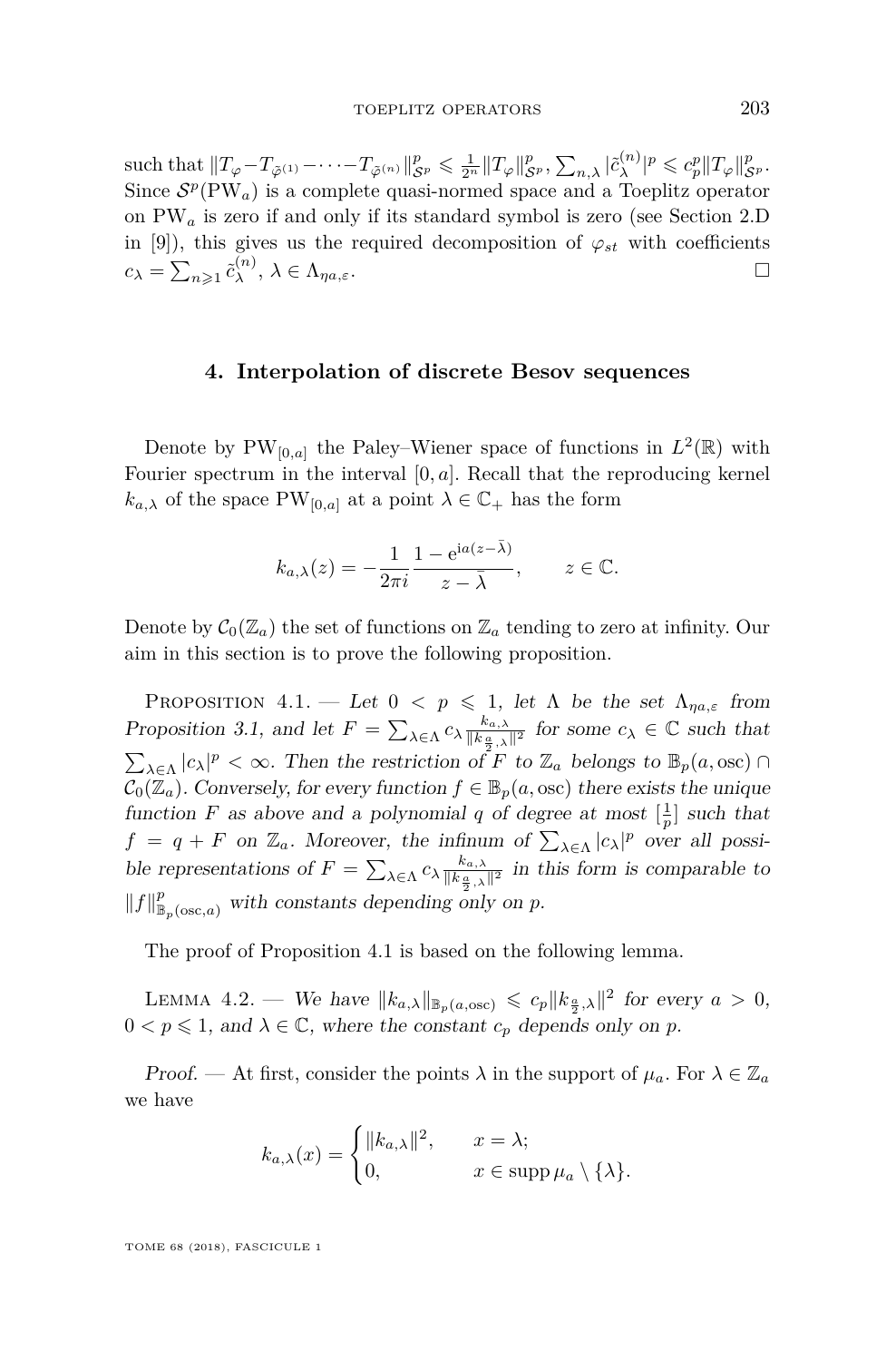Taking  $P_I = 0$  for intervals  $I \in \mathcal{I}_a$  in the definition of  $\csc(k_{a,\lambda}, I, \mu_a, \left[\frac{1}{p}\right])$ , we obtain the estimate

$$
||k_{a,\lambda}||_{\mathbb{B}_p(a,\text{osc})}^p \le \sum_{I \in \mathcal{I}_a} \left( \frac{1}{\mu_a(I)} \int_I |k_{a,\lambda}(x)| \, d\mu_a(x) \right)^p
$$
  

$$
= ||k_{a,\lambda}||^{2p} \mu_a(\{\lambda\})^p \sum_{I \in \mathcal{I}_a} \frac{\chi_I(\lambda)}{\mu_a(I)^p}
$$
  

$$
\le c_p ||k_{\frac{a}{2},\lambda}||^{2p}.
$$

Now let  $\lambda$  be an arbitrary point in  $\mathbb{C}\setminus \text{supp }\mu_a$ . Then  $k_{a,\lambda}(x) = -\frac{1}{2\pi i} \frac{1-e^{-i a \bar{\lambda}}}{x-\bar{\lambda}}$  $x−\bar{λ}$ for all  $x \in \text{supp } \mu_a$ . Thus, we need to estimate an oscillation of the function *x*  $\mapsto \frac{1}{x-\lambda}$  $\mapsto \frac{1}{x-\lambda}$  $\mapsto \frac{1}{x-\lambda}$  on the lattice  $\mathbb{Z}_a$ . Divide collection  $\mathcal{I}_a$  from Section 1 into two parts:

$$
\mathcal{I}_{a,1} = \{I \in \mathcal{I}_a \colon I = I_{a,j,k}, \text{ Re }\lambda \notin I_{a,j,k-1} \cup I_{a,j,k} \cup I_{a,j,k+1}\},\
$$
  

$$
\mathcal{I}_{a,2} = \mathcal{I}_a \setminus \mathcal{I}_{a,1}.
$$

For an interval  $I \in \mathcal{I}_{a,1}$  with center  $x_c$ , define the polynomial  $P_I$  of degree  $\left[\frac{1}{p}\right]$  by

<span id="page-10-1"></span>(4.1) 
$$
\frac{1}{x-\bar{\lambda}} - P_I(x) = \frac{(x-x_c)^{\left[\frac{1}{p}\right]+1}}{(x-\bar{\lambda})(\bar{\lambda}-x_c)^{\left[\frac{1}{p}\right]+1}}.
$$

Using this polynomial, we can estimate (4.2)

<span id="page-10-2"></span>
$$
\operatorname{osc}\left(\frac{1}{x-\overline{\lambda}},I,\mu_a,\left[\frac{1}{p}\right]\right)\leqslant \sup_{x\in I}\left|\frac{(x-x_c)^{\left[\frac{1}{p}\right]+1}}{(x-\overline{\lambda})(\overline{\lambda}-x_c)^{\left[\frac{1}{p}\right]+1}}\right|\leqslant \frac{|I|^{\left[\frac{1}{p}\right]+1}}{\operatorname{dist}(\lambda,I)^{\left[\frac{1}{p}\right]+2}},
$$

where |*I*| denotes the length of *I*. Since  $I \in \mathcal{I}_{a,1}$ , we have dist $(\lambda, I) \geq |I|$ , hence

<span id="page-10-0"></span>
$$
(4.3) \qquad \sum_{I\in\mathcal{I}_{a,1}}\mathrm{osc}\left(\frac{1}{\bar{\lambda}-x},I,\mu_{a},\left[\frac{1}{p}\right]\right)^{p}\leqslant\sum_{I\in\mathcal{I}_{a,1}}\frac{1}{|I|^{p}}\leqslant c_{p}\cdot a^{p}.
$$

We also will need a more accurate estimate for the left hand side of the inequality above in the case where  $|\text{Im }\lambda|$  is large. For every  $j \geqslant 0$ , let  $\mathcal{I}_{a,1}^j$ 

ANNALES DE L'INSTITUT FOURIER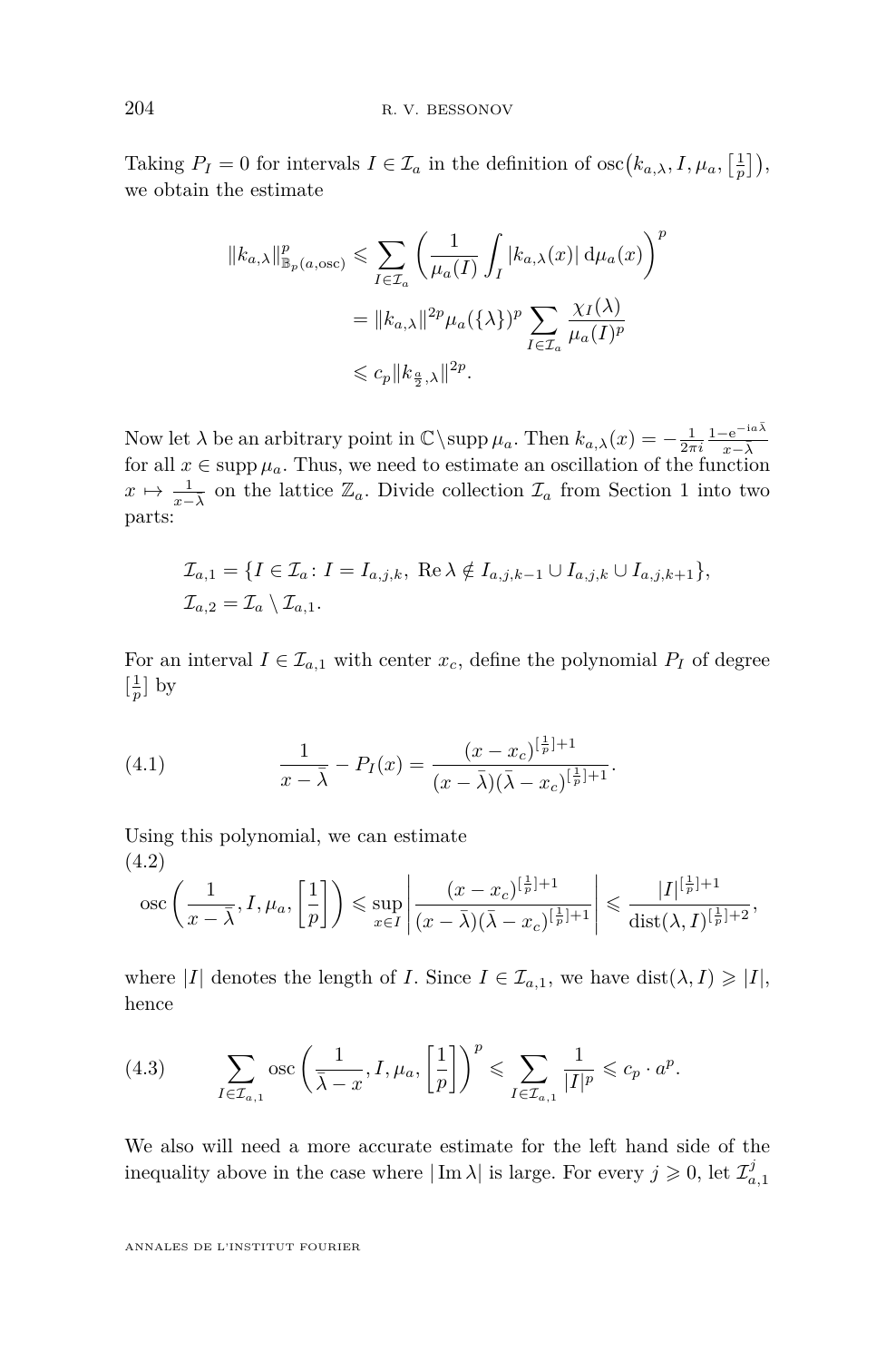be the set of intervals  $I_{a,j,k}$ ,  $k \in \mathbb{Z}$ , belonging to the family  $\mathcal{I}_{a,1}$ . We have

$$
\begin{split} \sum_{I\in\mathcal{I}_{a,1}^j}\Bigg(\frac{|I|^{\left[\frac{1}{p}\right]+1}}{\textup{dist}(\lambda,I)^{\left[\frac{1}{p}\right]+2}}\Bigg)^p =& \sum_{I\in\mathcal{I}_{a,1}^j}\Bigg(\frac{|I|^{\left[\frac{1}{p}\right]+1}}{\left(|\operatorname{Im}\lambda|^2+\textup{dist}(\operatorname{Re}\lambda,I)^2\right)^{([\frac{1}{p}]+2)/2}}\Bigg)^p\\ &\leqslant c_p\left(\frac{a}{2^j}\right)^p\sum_{m\geqslant 1}\Bigg(\frac{1}{\left(\frac{a}{2^j}\right)^2|\operatorname{Im}\lambda|^2+m^2}\Bigg)^{\frac{1}{2}\left[\frac{1}{p}\right]p+p}\\ &\leqslant c_p\left(\frac{a}{2^j}\right)^p\gamma_j^{1-[\frac{1}{p}]p-2p}, \end{split}
$$

where  $\gamma_j = \max(1, \frac{a}{2^j} | \text{Im }\lambda|)$ . Indeed, the last inequality follows from elementary estimates

$$
\sum_{m=1}^{\infty} m^{-1-2p} < \infty, \qquad \int_{1}^{\infty} \frac{\mathrm{d}x}{(r^2 + x^2)^s} \leqslant c_s r^{1-2s},
$$

where  $r > 0$ , and the constant  $c_s$  depends on  $s > 1/2$ . Put

$$
N_{\lambda} = \begin{cases} \left[ \log_2(a|\operatorname{Im} \lambda|) \right], & \text{if } a|\operatorname{Im} \lambda| \geq 2, \\ 0, & \text{if } a|\operatorname{Im} \lambda| < 2. \end{cases}
$$

Note that  $\tilde{p} = -1 + \left[\frac{1}{p}\right]p + p$  is a positive number. It follows

$$
\begin{split} \sum_{I \in \mathcal{I}_{a,1}} \operatorname{osc}\left(\frac{1}{\bar{\lambda}-x}, I, \mu_a, \left[\frac{1}{p}\right]\right)^p & \leqslant c_p \sum_{j=0}^{\infty} \left(\frac{a}{2^j}\right)^p \gamma_j^{1-\left[\frac{1}{p}\right]p-2p} \\ & \leqslant c_p a^{-\tilde{p}} |\operatorname{Im} \lambda|^{-\tilde{p}-p} \sum_{j=0}^{N_{\lambda}} 2^{\tilde{p}j} + c_p \sum_{j=N_{\lambda}}^{\infty} \frac{a^p}{2^{pj}} \\ & \leqslant \frac{c_p}{|\operatorname{Im} \lambda|^p}. \end{split}
$$

Combining the last estimate with [\(4.3\)](#page-10-0), we get

$$
\sum_{I \in \mathcal{I}_{a,1}} \text{osc}\left(\frac{1}{\bar{\lambda} - x}, I, \mu_a, \left[\frac{1}{p}\right]\right)^p \leqslant c_p \min\left(a^p, \frac{1}{|\operatorname{Im} \lambda|^p}\right).
$$

Now consider the family  $\mathcal{I}_{a,2} = \mathcal{I}_{a,21} \cup \mathcal{I}_{a,22}$ ,

$$
\mathcal{I}_{a,21}=\{I\in\mathcal{I}_{a,2}\colon |I|\leqslant|\operatorname{Im}\lambda|\},\quad \mathcal{I}_{a,22}=\{I\in\mathcal{I}_{a,2}\colon |I|>|\operatorname{Im}\lambda|\}.
$$

For an interval  $I \in \mathcal{I}_{a,21}$  we use the polynomial  $P_I$  defined by [\(4.1\)](#page-10-1). Then formula [\(4.2\)](#page-10-2) implies

$$
\sum_{I \in \mathcal{I}_{a,21}} \text{osc}\left(\frac{1}{\bar{\lambda}-x}, I, \mu_a, \left[\frac{1}{p}\right]\right)^p \leqslant \sum_{I \in \mathcal{I}_{a,21}} \left(\frac{|I|^{\left[\frac{1}{p}\right]+1}}{|\operatorname{Im} \lambda|^{\left[\frac{1}{p}\right]+2}}\right)^p \leqslant \frac{c_p}{|\operatorname{Im} \lambda|^p}.
$$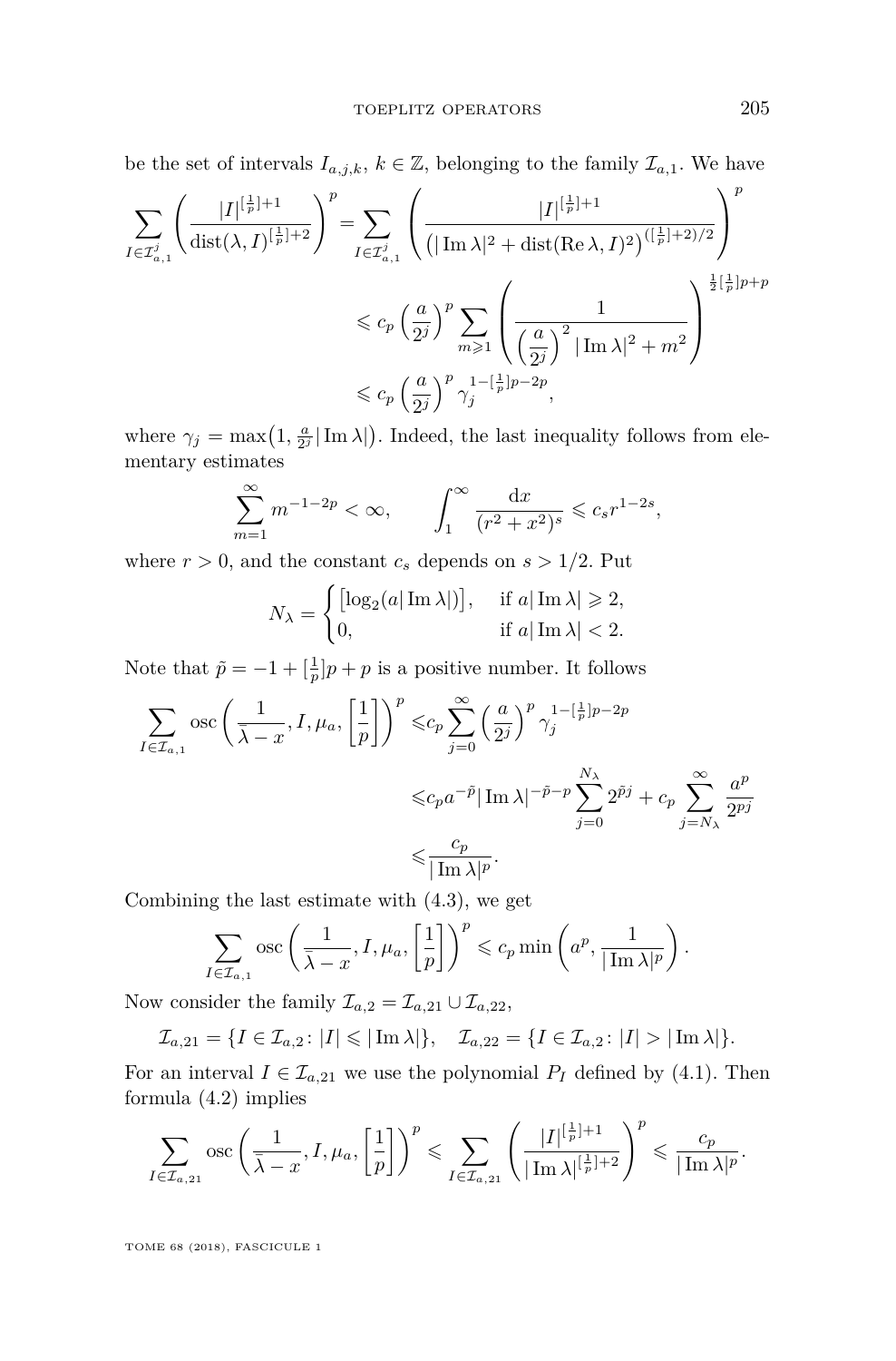Note that if  $|\text{Im }\lambda| < \frac{2\pi}{a}$ , the set  $\mathcal{I}_{a,21}$  is empty. This shows that we can write

$$
\sum_{I \in \mathcal{I}_{a,21}} \csc \left( \frac{1}{\bar{\lambda} - x}, I, \mu_a, \left[ \frac{1}{p} \right] \right)^p \leqslant c_p \min \left( a^p, \frac{1}{|\operatorname{Im} \lambda|^p} \right).
$$

For  $I \in \mathcal{I}_{a,22}$  we put  $P_I = 0$ . Denote by  $x_0$  the nearest point to  $\lambda$  in supp  $\mu_a$ , and set  $I' = I \setminus \{x \in \mathbb{R} : |x - \text{Re }\lambda| < \pi/a\}$ . We have

$$
\frac{1}{\mu_a(I)} \int_I \left| \frac{1}{x - \bar{\lambda}} \right| d\mu_a(x) \le \frac{\mu_a(\{x_0\})}{\mu_a(I)|x_0 - \bar{\lambda}|} + \frac{1}{\mu_a(I)} \int_{I'} \frac{dx}{|x - \bar{\lambda}|}
$$
  

$$
\le \frac{c}{a|I||x_0 - \bar{\lambda}|} + \frac{c}{|I|} \int_{\pi a^{-1}}^{|I|} \frac{dx}{\sqrt{x^2 + |\text{Im }\lambda|^2}}
$$
  

$$
\le \frac{c}{a|I||x_0 - \bar{\lambda}|} + \frac{c}{|I|} \min\left(\log \frac{a|I|}{\pi}, \log^+ \frac{|I|}{|\text{Im }\lambda|}\right).
$$

Using estimates  $\sum_{I \in \mathcal{I}_{a,2}} \frac{1}{|I|^p} \leqslant c_p a^p$ ,  $\sum_{I \in \mathcal{I}_{a,2}} \left( \frac{\log a |I|}{|I|} \right)$  $\left(\frac{\sum a|I|}{|I|}\right)^p \leqslant c_p a^p$ , and

$$
\sum_{I \in \mathcal{I}_{a,22}} \left( \frac{1}{|I|} \log \frac{|I|}{|\operatorname{Im} \lambda|} \right)^p \leqslant \frac{c_p}{|\operatorname{Im} \lambda|^p},
$$

we see that

$$
\sum_{I \in \mathcal{I}_{a,22}} \csc \left(\frac{c_p}{\bar{\lambda} - x}, I, \mu_a, \left[\frac{1}{p}\right]\right)^p \leqslant \frac{c_p}{|x_0 - \bar{\lambda}|^p} + c_p \min\left(a^p, \frac{1}{|\operatorname{Im} \lambda|^p}\right).
$$

Eventually, we obtain

$$
\left\|\frac{1}{x-\bar{\lambda}}\right\|_{\mathbb{B}_p(a,\mathrm{osc})}^p \leqslant \frac{c_p}{|x_0-\bar{\lambda}|^p} + c_p \min\left(a^p, \frac{1}{|\operatorname{Im}\lambda|^p}\right).
$$

It follows that

$$
||k_{a,\lambda}||_{\mathbb{B}_p(a,\text{osc})}^p \leqslant c_p (1 + e^{-a \operatorname{Im} \lambda})^p \min\left(a^p, \frac{1}{|\operatorname{Im} \lambda|^p}\right) + c_p \left|\frac{1 - e^{-ia\bar{\lambda}}}{x_0 - \lambda}\right|^p
$$
  

$$
\leqslant c_p ||k_{\frac{a}{2},\lambda}||^{2p},
$$

which is the desired estimate.  $\hfill \square$ 

Let  $C_0(\mathbb{R})$  denote the set of all continuous functions on  $\mathbb R$  tending to zero at infinity. For completeness, we include the proof of the following known lemma.

<span id="page-12-0"></span>LEMMA 4.3. — Let  $0 < p \leq 1$ ,  $a > 0$ . For every function  $f \in \mathbb{B}_p(\csc, a)$ there exists a function  $F \in \mathbb{B}_p(\mathbb{R})$  such that  $F = f$  on  $\mathbb{Z}_a$ , and

$$
||F||_{\mathbb{B}_p(\mathbb{R})} \leqslant c_p ||f||_{\mathbb{B}_p(\csc,a)},
$$

ANNALES DE L'INSTITUT FOURIER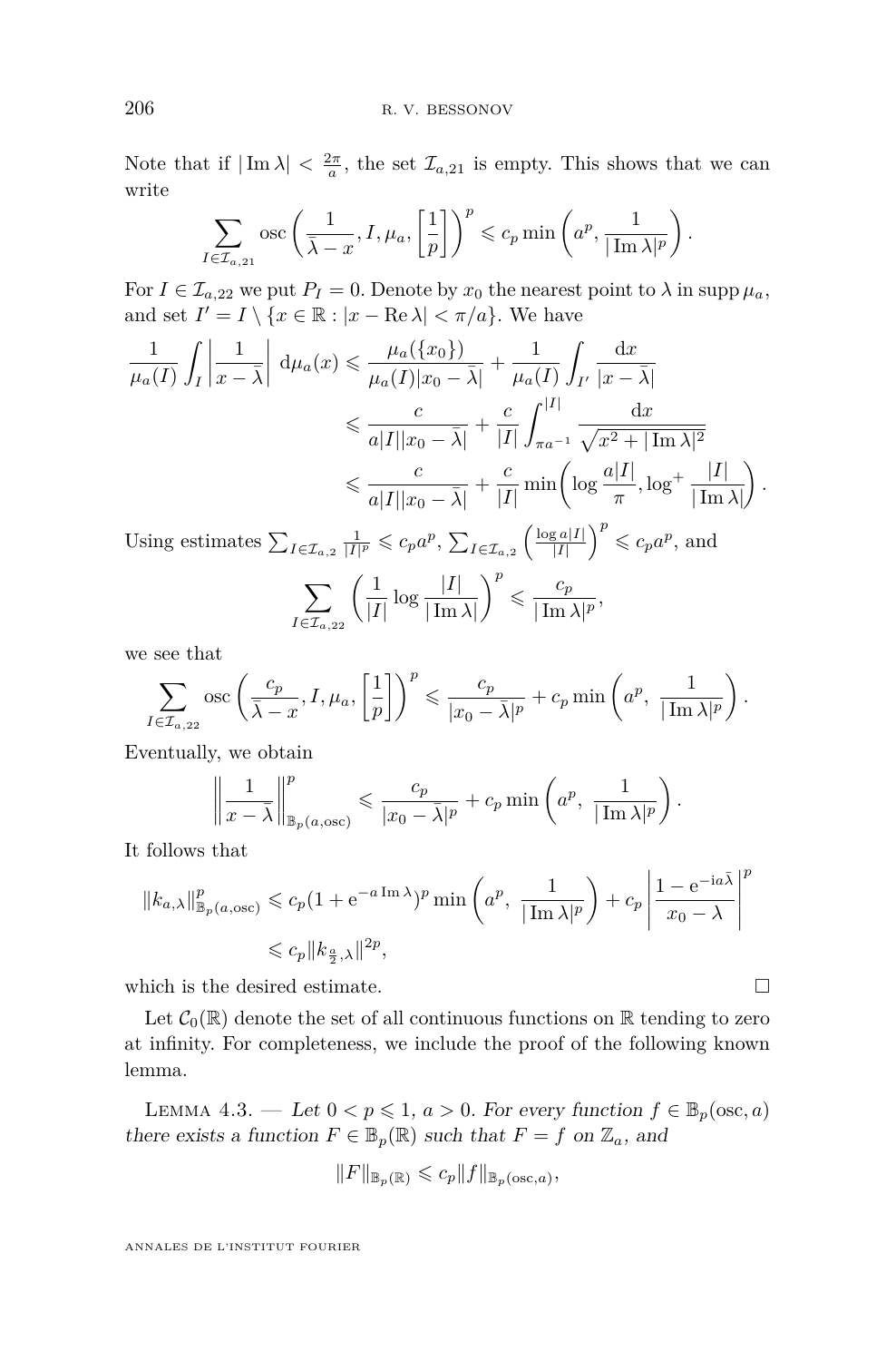where the constant  $c_p$  depends only  $p$ .

Proof. — For  $k \in \mathbb{Z}$  put  $I_k = \left[\frac{2\pi}{a}\left[\frac{1}{p}\right]k, \frac{2\pi}{a}\left[\frac{1}{p}\right](k+1)\right]$ . Interiors of intervals *I*<sup>*k*</sup> are disjoint and every set  $I_k \cap \mathbb{Z}_a$  contains  $\left[\frac{1}{p}\right] + 1$  points. On every  $I_k$ define the polynomial  $P_k$  of degree at most  $\left[\frac{1}{p}\right]$  such that  $P_k(x) = f(x)$ for all  $x \in I_k \cap \mathbb{Z}_a$ . Next, set  $F(x) = P_k(x)$  for  $x \in I_k$ . We claim that the function *F* is in  $\mathbb{B}_p(\mathbb{R})$ . To check this, let us take an interval  $J_{j,k}$  =  $\left[\frac{2\pi}{a}\left[\frac{1}{p}\right]k\cdot2^j,\frac{2\pi}{a}\left[\frac{1}{p}\right](k+1)\cdot2^j\right]$  with  $k,j\in\mathbb{Z}$ . In the case where  $j<0$  we clearly have  $\operatorname{osc}(F, J_{j,k}, m, \left[\frac{1}{p}\right]) = 0$  because the function *F* is a polynomial of degree at most  $\left[\frac{1}{p}\right]$  on *I*. Hence, we can assume that  $J = J_{j,k} = I_{\ell} \cup \ldots \cup I_{\ell+N}$ for some  $\ell \in \mathbb{Z}$  and  $N \geq 1$ . Consider the polynomial  $P_J$  of degree at most  $\left[\frac{1}{p}\right]$  such that

$$
\csc\left(f, J, \mu_a, \left[\frac{1}{p}\right]\right) = \frac{1}{\mu_a(J)} \int_J |f(x) - P_J(x)| \, d\mu_a(x).
$$

We have

$$
\frac{1}{|J|} \int_{J} |F(x) - P_{J}(x)| dx = \frac{1}{|J|} \sum_{s=0}^{N} \int_{I_{\ell+s}} |P_{\ell+s}(x) - P_{J}(x)| dx
$$
  

$$
\leq \frac{c_p}{|J|} \sum_{s=0}^{N} \int_{I_{\ell+s}} |P_{\ell+s}(x) - P_{J}(x)| d\mu_a(x) \leq c_p \csc\left(f, I, \mu_a, \left[\frac{1}{p}\right]\right),
$$

where we used the fact that

$$
\int_{I_{\ell}} |P(x)| dx \leqslant c_p \int_{I_{\ell}} |P(x)| d\mu_a(x)
$$

for every interval  $I_{\ell}, \ell \in \mathbb{Z}$ , and every polynomial  $P$  of degree at most  $\left[\frac{1}{p}\right]$ . It follows that

$$
||F||_{\mathbb{B}_p(\mathbb{R},m,\mathrm{osc})}^p \leqslant c_p^p \sum_{j,k} \mathrm{osc}\left(f,J_{j,k},\mu_a,\left[\frac{1}{p}\right]\right)^p \leqslant c_p^p ||f||_{\mathbb{B}_p(\mathrm{osc},a)}^p,
$$

and hence F belongs to the space  $\mathbb{B}_{p,p}^{1/p}(\mathbb{R},dx,\text{osc}) = \mathbb{B}_p(\mathbb{R})$ , as required.  $\Box$ 

Proof of Proposition [4.1.](#page-9-0) — Consider a function *F* of the form

$$
F = \sum_{\lambda \in \Lambda} c_{\lambda} \frac{k_{a,\lambda}}{\|k_{\frac{a}{2},\lambda}\|^2}, \qquad \sum_{\lambda \in \Lambda} |c_{\lambda}|^p < \infty.
$$

Since  $0 < p \leq 1$  and  $|k_{a,\lambda}(x)| \leq c ||k_{\frac{a}{2},\lambda}||^2$  for every  $\lambda \in \mathbb{C}$  and  $x \in \mathbb{R}$ , the series above converges absolutely to a function from  $C_0(\mathbb{R})$  by the Lebesgue dominated convergence theorem. By Lemma [4.2,](#page-9-1) the restriction of  $F$  to  $\mathbb{Z}_a$ (to be denoted by *f*) is in  $\mathbb{B}_p(a, \text{osc})$  and  $||f||^p_{\mathbb{B}_p(a, \text{osc})} \leqslant c_p \sum_{\lambda \in \Lambda} |c_\lambda|^p$  for a constant *c<sup>p</sup>* depending only on *p*.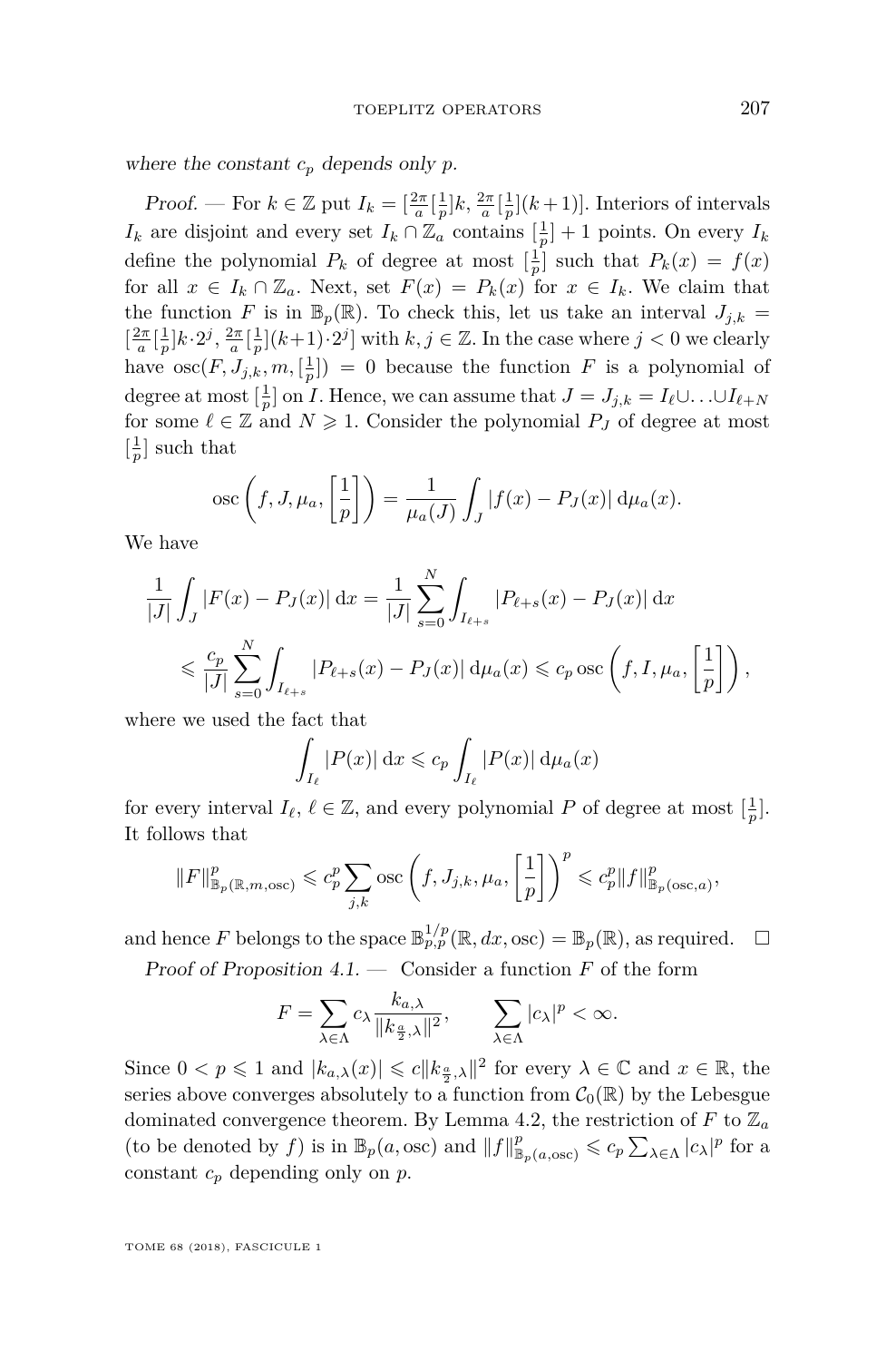Conversely, take  $f \in \mathbb{B}_p(a, \text{osc})$  and find a function  $\tilde{F} \in \mathbb{B}_p(\mathbb{R})$  such that  $\tilde{F} = f$  on  $\mathbb{Z}_a$ , see Lemma [4.3.](#page-12-0) Applying Theorem 2.10 from [\[8\]](#page-21-6) to analytic and anti-analytic parts of  $\tilde{F}$ , we obtain the representation

$$
\tilde{F} = q - \frac{1}{2\pi i} \sum_{\lambda \in \mathcal{U}_{\varepsilon}} \tilde{c}_{\lambda} \frac{\operatorname{Im} \lambda}{x - \overline{\lambda}}, \qquad x \in \mathbb{R},
$$

where the coefficients  $\tilde{c}_k \in \mathbb{C}$  are such that  $\sum |\tilde{c}_\lambda|^p \leqslant c_p \|\tilde{F}\|_{\mathbb{B}_p(\mathbb{R})}^p$ , and *q* is a polynomial of degree at most  $\left[\frac{1}{p}\right]$ . Now consider the function

$$
F = \sum_{\lambda \in \mathcal{U}_{\varepsilon}} c_{\lambda} \frac{k_{\lambda, a}}{\|k_{\frac{\alpha}{2}, \lambda}\|^2}, \qquad c_{\lambda} = \tilde{c}_{\lambda} \frac{\operatorname{Im} \lambda \cdot \|k_{\frac{\alpha}{2}, \lambda}\|^2}{1 - e^{-ia\bar{\lambda}}}.
$$

Observe that  $|c_{\lambda}| \leqslant |\tilde{c}_{\lambda}|$  for all  $\lambda \in \mathcal{U}_{\varepsilon}$  and  $f = q + F$  on  $\mathbb{Z}_{a}$ . We need to replace the set  $\mathcal{U}_{\varepsilon}$  above to the set  $\Lambda_{\eta a,\varepsilon}$  from Proposition [3.1.](#page-6-0) Since  $k_{\frac{a}{2},\lambda} = e^{\frac{iaz}{4}} e^{-\frac{ia\bar{\lambda}}{4}} \rho_{\frac{a}{4},\lambda}$ , we have  $||k_{\frac{a}{2},\lambda}||^2 = e^{-\frac{aIm\lambda}{2}} ||\rho_{\frac{a}{4},\lambda}||^2$  and

$$
\mathrm{e}^{-\frac{\mathrm{i} a x}{2}}\,F=\sum_{\lambda\in\mathcal{U}_\varepsilon}c_\lambda\,\mathrm{e}^{-\frac{\mathrm{i} a\bar{\lambda}}{2}}\,\frac{\rho_{a/2,\lambda}}{\|k_{a,\lambda}\|^2}=\sum_{\lambda\in\mathcal{U}_\varepsilon}c_\lambda\,\mathrm{e}^{-\frac{\mathrm{i} a\,\mathrm{Re}\,\lambda}{2}}\,\frac{\rho_{a/2,\lambda}}{\|\rho_{a/4,\lambda}\|^2}
$$

*.*

From the beginning of the proof of Proposition [3.1](#page-6-0) we see that the Toeplitz operator on PW<sub>a/4</sub> with symbol  $e^{-\frac{iax}{2}} F$  belongs to the class  $S^p(PW_{a/4})$ . It follows that

$$
e^{-\frac{iax}{2}} F = \sum_{\lambda \in \Lambda_{\eta a,\varepsilon}} d_{\lambda} \frac{\rho_{a/2,\lambda}}{\|\rho_{a/4,\lambda}\|^2}, \qquad \sum_{\lambda \in \Lambda_{\eta a,\varepsilon}} |d_{\lambda}|^p \leqslant c_p \sum_{\lambda \in \mathcal{U}_{\varepsilon}} |c_{\lambda}|^p.
$$

This yields the required representation for *F*,

$$
F = \sum_{\lambda \in \Lambda_{\eta a,\varepsilon}} c_{\lambda} \frac{k_{a,\lambda}}{\|k_{\frac{a}{2},\lambda}\|^2}, \qquad \sum_{\lambda \in \Lambda_{\eta a,\varepsilon}} |c_{\lambda}|^p \leqslant c_p \|f\|_{\mathbb{B}_p(a,\text{osc})},
$$

with some new coefficients  $c_{\lambda}$ . Since  $\sum_{\lambda} |c_{\lambda}| < \infty$ , the function  $G =$  $e^{-iaz}$  *F* is an entire function of exponential type at most  $a/2$  such that  $\lim_{x\to\pm\infty} |G(x)| = 0$ . In particular, it is uniquely determined by values on  $\mathbb{Z}_a$ . This proves uniqueness in Proposition [4.1.](#page-9-0)

#### **5. Proof of Theorem 1.1 for**  $0 < p \le 1$

Proof of Theorem [1.1](#page-2-0) ( $0 < p \le 1$ ). — Let  $\varphi \in L^{\infty}(\mathbb{R})$  be a function on  $\mathbb{R}$  such that the operator  $T_{\varphi}$  is in  $\mathcal{S}^p(\text{PW}_a)$ , and let  $\varphi_{st} = \mathcal{F}^{-1}\chi_{(-2a,2a)}\mathcal{F}\varphi$ be the standard symbol of  $T_\varphi$ . By Proposition [3.1](#page-6-0) and Proposition [4.1,](#page-9-0) we have  $e^{2iax} \varphi_{st} \in \mathbb{B}_p(4a, \text{osc})$  and moreover,  $||e^{2iax} \varphi_{st}||_{\mathbb{B}_p(4a, \text{osc})} \leqslant c_p ||T_{\varphi}||_{\mathcal{S}^p}$ for a constant *c<sup>p</sup>* depending only on *p*.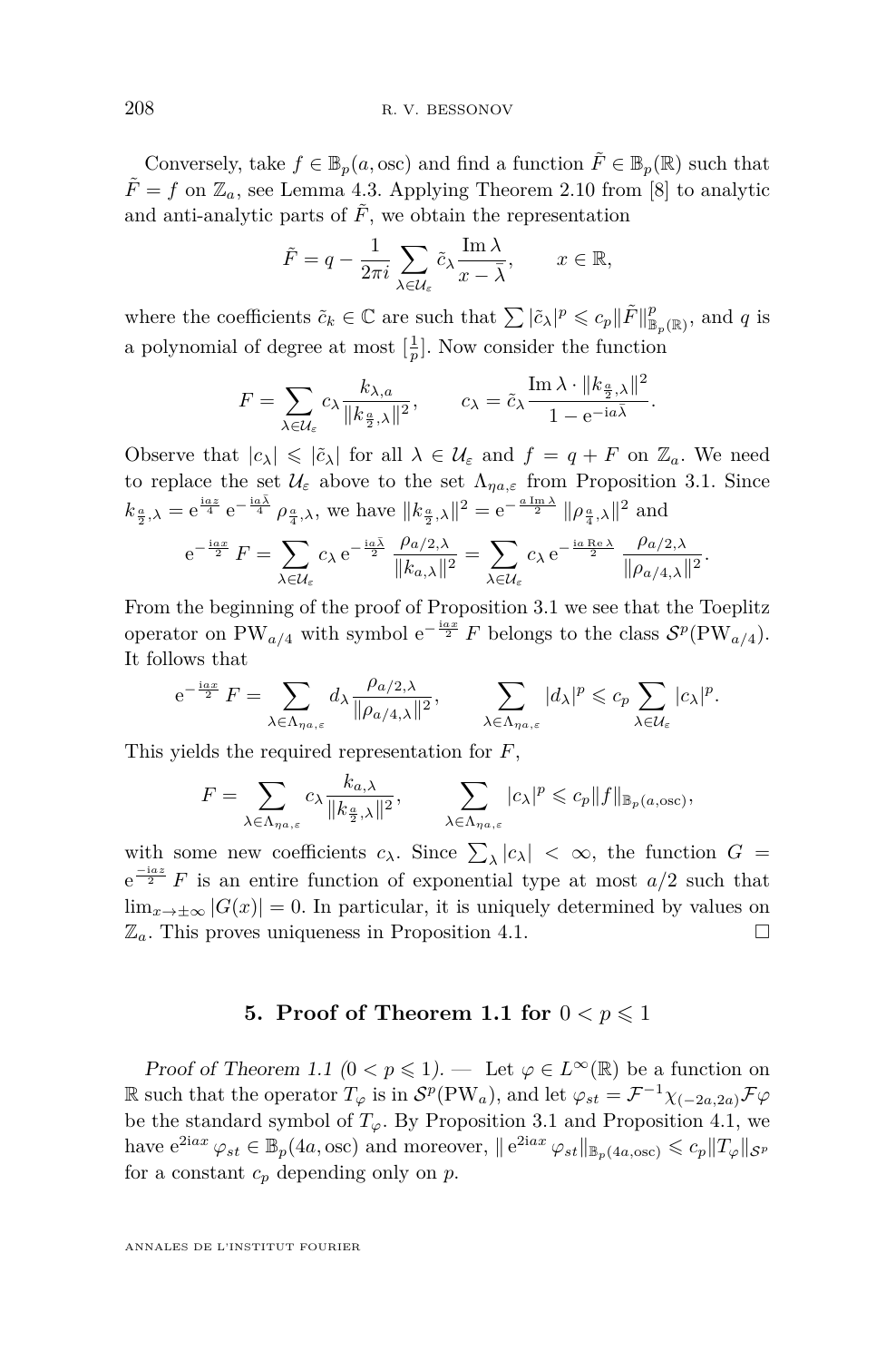Conversely, assume that the restriction of the function  $e^{2iax} \varphi_{st}$  to  $\mathbb{Z}_{4a}$ belongs to the space  $\mathbb{B}_p(4a, \text{osc})$ . By Proposition [4.1,](#page-9-0) there exists a function *F* and a polynomial *q* of degree at most  $\left[\frac{1}{p}\right]$  such that  $q + F = e^{2iax} \varphi_{st}$  on  $\mathbb{Z}_{4a}$  and

<span id="page-15-1"></span>(5.1) 
$$
F = \sum_{\lambda \in \Lambda_{\eta a,\varepsilon}} c_{\lambda} \frac{k_{4a,\lambda}}{\|k_{2a,\lambda}\|^2} = e^{2iax} \sum_{\lambda \in \Lambda_{\eta a,\varepsilon}} c_{\lambda} e^{-2ia \operatorname{Re}\lambda} \frac{\rho_{2a,\lambda}}{\|\rho_{a,\lambda}\|^2}
$$

for some  $c_{\lambda} \in \mathbb{C}$  such that  $\sum |c_{\lambda}|^p \leqslant c_p ||e^{2iax} \varphi_{st}||^p_{\mathbb{B}_p(4a,\text{osc})}$ . We claim that  $T_{\tilde{\varphi}} = T_{\varphi}$  on PW<sub>a</sub>, where  $\tilde{\varphi} = e^{-2iax}(q + F)$ . Indeed, the entire function  $z \mapsto \tilde{\varphi} - \varphi_{st}$  has exponential type at most 2*a*, vanishes on  $\mathbb{Z}_{4a}$ , and satisfies a polynomial estimate on R. Hence  $\tilde{\varphi} - \varphi_{st} = \tilde{q} \sin(2az)$  for all  $z \in \mathbb{C}$ and a polynomial  $\tilde{q}$ . Thus, we have  $T_{\varphi} = T_{\varphi_{st}} = T_{\tilde{\varphi}}$ . It remains to use formula  $(5.1)$  and Proposition [3.1.](#page-6-0) The theorem is proved.

#### <span id="page-15-0"></span>**6. Discrete Hilbert transform commutators. Proof of Theorem 1.2**

Recall that  $\mu_a = \frac{2\pi}{a} \sum_{x \in \mathbb{Z}_a} \delta_x$  is the scalar multiple of the counting measure on the lattice  $\mathbb{Z}_a = \left\{ \frac{\tilde{z}_a}{a} k, k \in \mathbb{Z} \right\}$ . The discrete Hilbert transform  $H_{\mu_a}$  on  $L^2(\mu_a)$  is defined by

$$
H_{\mu_a}: f \mapsto \frac{1}{\pi} \int_{\mathbb{Z}_a} \frac{f(t)}{x - t} \, \mathrm{d}\mu_a(t),
$$

and its commutator  $C_{\psi} = M_{\psi} H_{\mu_a} - H_{\mu_a} M_{\psi}$  with the multiplication operator  $M_{\psi}$ :  $f \mapsto \psi f$  on  $L^2(\mu_a)$  by

$$
C_{\psi}: f \mapsto \frac{1}{\pi} \int_{\mathbb{Z}_a} \frac{\psi(x) - \psi(t)}{x - t} f(t) \, \mathrm{d}\mu_a(t), \qquad x \in \mathrm{supp} \,\mu_a.
$$

It is well-known that the operator  $H_{\mu_a}$  admits the bounded extension from the dense subset  $\mathcal{G}$  of  $L^2(\mu_a)$  of finitely supported bounded functions to the whole space  $L^2(\mu_a)$ . A possible way to define the operator  $C_{\psi}$  on  $L^2(\mu_a)$ for any symbol  $\psi$  on  $\mathbb{Z}_a$  is to consider its bilinear form on elements from the dense subset  $\mathcal{G} \times \mathcal{G}$  of  $L^2(\mu_a) \times L^2(\mu_a)$ . We will also deal with the operators  $\tilde{C}_{\psi}: L^2(\mu_{\frac{\alpha}{2}}) \to L^2(\nu_{\frac{\alpha}{2}})$  defined by

$$
\tilde{C}_{\psi}:f\mapsto \frac{1}{\pi}\int_{\mathbb{Z}_a}\frac{\psi(x)-\psi(t)}{x-t}f(t)\,\mathrm{d}\mu_{\frac{a}{2}}(t),\qquad x\in \mathrm{supp}\,\nu_{\frac{a}{2}},
$$

where the measure  $\nu_{\frac{a}{2}} = \frac{4\pi}{a} \sum_{x \in \mathbb{Z}_{\frac{a}{2}}} \delta_{x + \frac{2\pi}{a}}$  is supported on the lattice  $\frac{2\pi}{a}$  +  $\mathbb{Z}_{\frac{\alpha}{2}}$ . It can be shown that for  $1 \leqslant p \leqslant \infty$  the operator  $C_{\psi}: L^2(\mu_a) \to L^2(\mu_a)$ is in  $S^p$  if and only if the operator  $\tilde{C}_{\psi}: L^2(\mu_{\frac{\alpha}{2}}) \to L^2(\nu_{\frac{\alpha}{2}})$  is in  $S^p$ . As we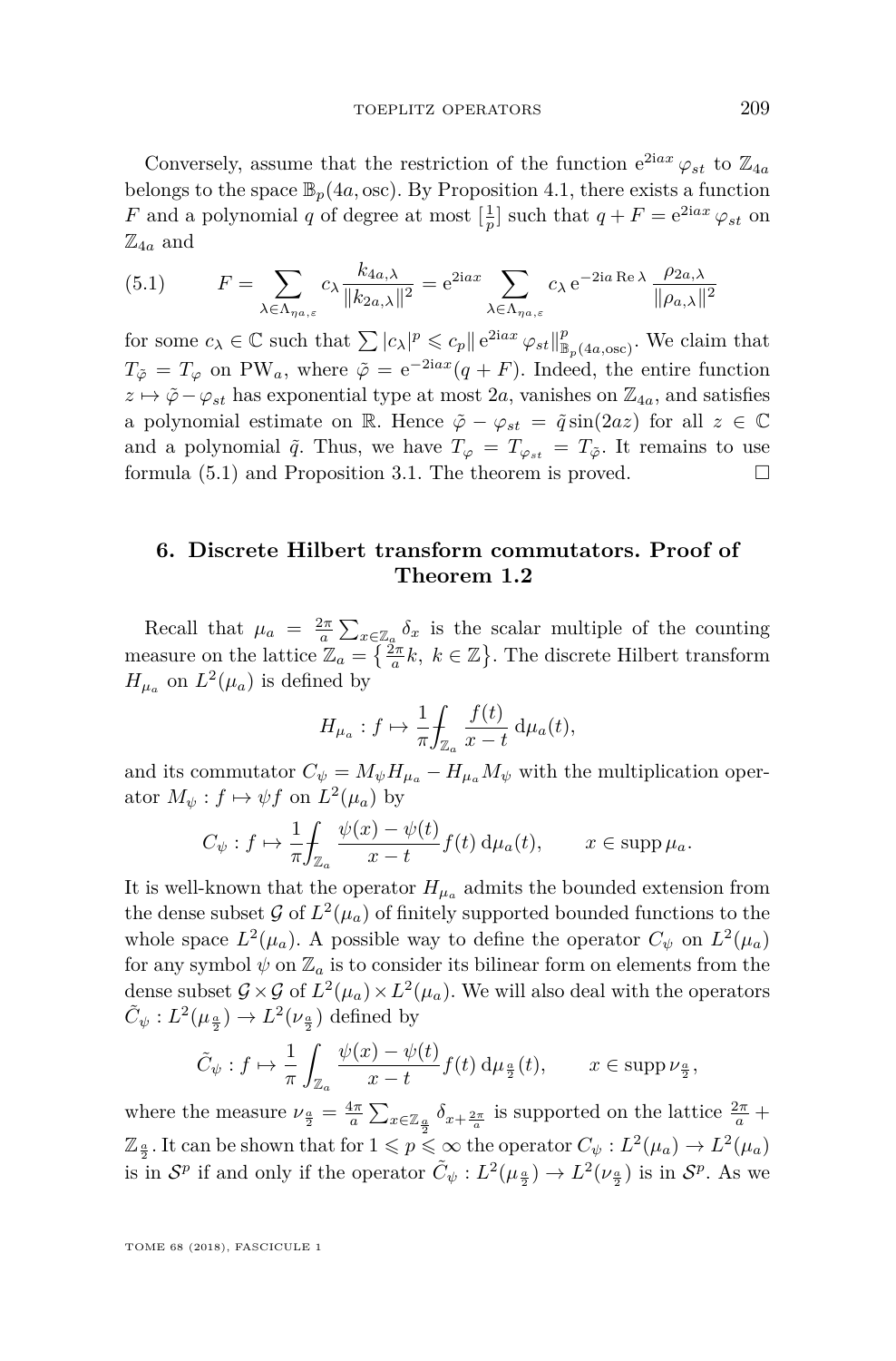will see, for  $0 < p < 1$  we may have  $C_{\psi} \notin \mathcal{S}^p(L^2(\mu_a))$  for a function  $\psi$  on  $\mathbb{Z}_a$  such that the operator  $\tilde{C}_{\psi}: L^2(\mu_{\frac{a}{2}}) \to L^2(\nu_{\frac{a}{2}})$  is in  $\mathcal{S}^p$ .

The discrete Hilbert transform commutators were investigated in details in paper [\[9\]](#page-21-0). In particular, it was proved in [9] that  $C_{\psi}$  is bounded on  $L^2(\mu_a)$  if and only if its symbol  $\psi$  belongs to the discrete BMO( $\mathbb{Z}_a$ ) space of functions *f* on  $\mathbb{Z}_a$  such that  $\sup_{I \in \mathcal{I}_a} \operatorname{osc}(f, I, \mu_a, 0) < \infty$ , where  $\mathcal{I}_a$  ${I_{a,j,k}, j, k \in \mathbb{Z}, j \geqslant 0}$  is the collection of intervals defined in Section [1.](#page-1-1) Another result from [\[9\]](#page-21-0) says that  $C_{\psi}$  is compact on  $L^2(\mu_a)$  if and only if  $\psi \in \text{CMO}(\mathbb{Z}_a)$ , that is,  $\lim_{k \to \pm \infty} \text{osc}(\psi, I_{a,j,k}, \mu_a, 0) = 0$  for every  $j \geq 0$  and lim<sub>*j*→+∞</sub> osc $(\psi, J_j, \mu_a, 0) = 0$  for any sequence of intervals  $J_j \subset \mathbb{R}$  of length *j* with common center. Finally, the operator  $C_{\psi}$  belongs to  $\mathcal{S}^p(L^2(\mathbb{Z}_a))$ for  $1 < p < \infty$  if and only if  $\psi \in \mathbb{B}_p(a,\text{osc})$ , moreover, we have  $C_{\psi} \in$  $S^1(L^2(\mu_a))$  for every  $\psi \in \mathbb{B}_1(a, \text{osc})$ . See Theorem 6.2 in [\[9\]](#page-21-0) and Theorem 4 in [\[12\]](#page-21-3) for the proof of these results. It was an open question stated in Section 7 of [\[9\]](#page-21-0) whether  $C_{\psi} \in \mathcal{S}^p(L^2(\mu_a))$  is equivalent to  $\psi \in \mathbb{B}_p(a,\text{osc})$ for all positive  $p$  (in particular, for  $p = 1$ ). Theorem [1.2](#page-3-0) gives the affirmative answer to this question for  $p = 1$ . On the other hand, for  $0 \lt p \lt 1$  we show that there exists symbols  $\psi \in \mathbb{B}_p(a, \text{osc})$  such that  $C_{\psi} \notin \mathcal{S}^p(L^2(\mu_a)).$ In fact, the following modification of Theorem [1.2](#page-3-0) holds true.

<span id="page-16-0"></span>THEOREM  $6.2.$  — Let  $0 < p \leqslant 1$ . The operator  $\tilde{C}_{\psi}: L^2(\mu_{\frac{\alpha}{2}}) \to L^2(\nu_{\frac{\alpha}{2}})$ belongs to the class  $S^p$  if and only if  $\psi \in \mathbb{B}_p(a,\text{osc}) \cap L^{\infty}(\mathbb{Z}_a)$ . Moreover, the quasi-norms  $\|\tilde{C}_{\psi}\|_{S^p}$  and  $\|\psi\|_{\mathbb{B}_p(a,\text{osc})}$  are comparable with constants depending only on *p*.

For the proof we need a result on unitary equivalence of discrete Hilbert transform commutators to some truncated Hankel operators. Given a positive number  $a > 0$ , we denote by PW<sub>[ $-a,0$ ]</sub> the Paley–Wiener space of functions in  $L^2(\mathbb{R})$  with Fourier spectrum in the interval  $[-a, 0]$ . Define the truncated Hankel operator  $\Gamma_{\psi}$  : PW<sub>[0,a]</sub>  $\rightarrow$  PW<sub>[-a,0]</sub> with symbol  $\psi \in L^{\infty}(\mathbb{R})$  by

$$
\Gamma_{\psi}: f \mapsto P_{[-a,0]}(\psi f), \qquad f \in PW_{[0,a]},
$$

where  $P_{[-a,0]}$  stands for the projection in  $L^2(\mathbb{R})$  to the subspace  $PW_{[-a,0]}$ . It is easy to see that  $\Gamma_{\psi}$  is completely determined by its standard symbol  $\psi_{st,2a} = \mathcal{F}^{-1}\chi_{(-2a,0)}\mathcal{F}\psi$ , that is,  $\Gamma_{\psi}f = \Gamma_{\psi_{st,a}}f$  for all functions  $f \in$ PW<sub>[0,a]</sub> such that  $\sup_{x \in \mathbb{R}} |xf(x)| < \infty$ . Clearly, such functions form a dense subset in  $PW_{[0,a]}$ .

It is known that the embedding operator  $V_{\mu_a} : PW_{[0,a]} \to L^2(\mu_a)$  taking a function  $f \in PW_{[0,a]}$  into its restriction to  $\mathbb{Z}_a$  is unitary. The same is true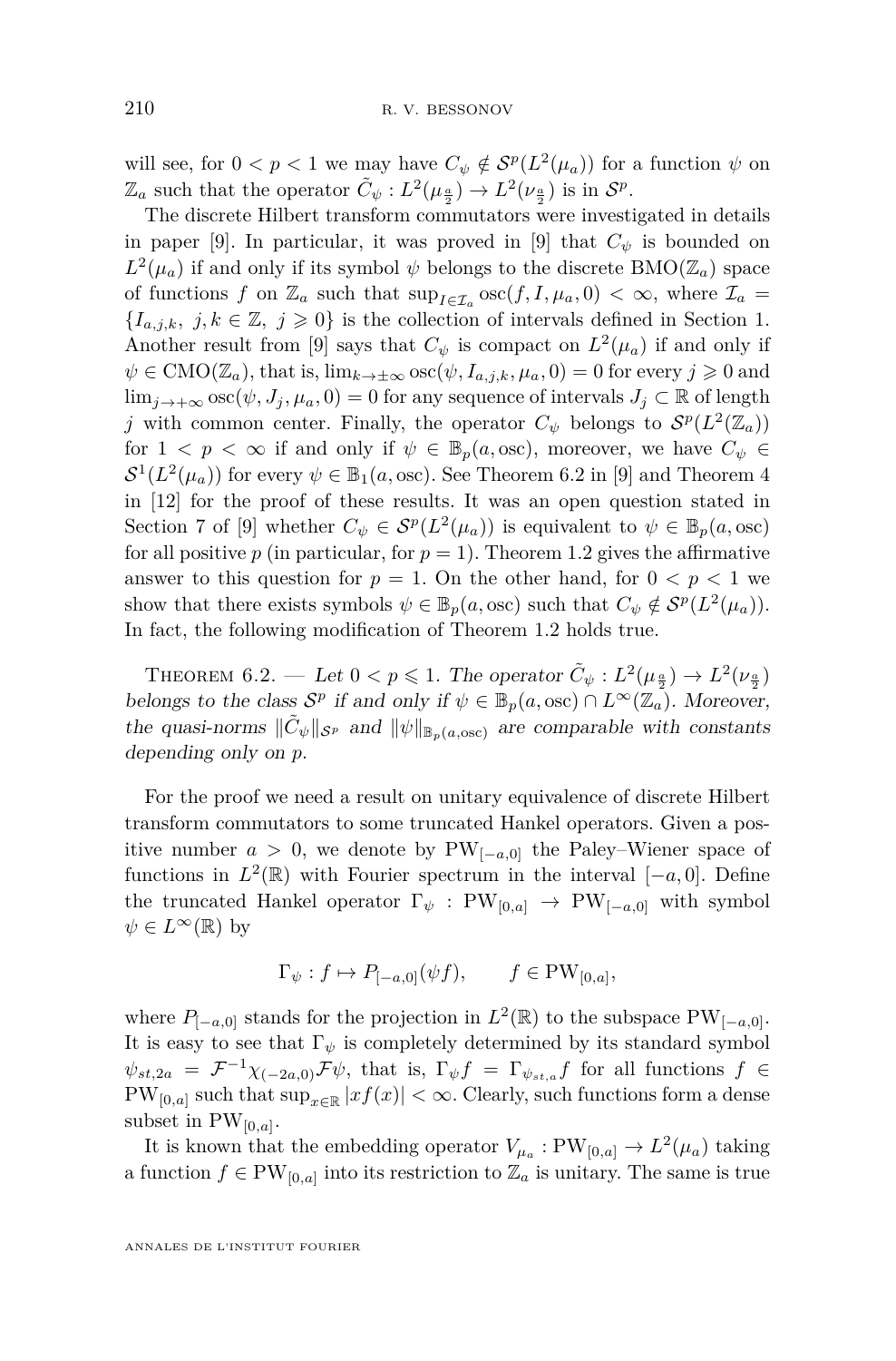for the embedding operator  $\tilde{V}_{\nu_a} : PW_{[-a,0]} \to L^2(\nu_a)$ . A general version of the following result is Lemma 4.2 of [\[1\]](#page-20-0).

<span id="page-17-1"></span>LEMMA 6.1. — Let  $a > 0$ ,  $0 < p \leq 1$ , and let  $\psi \in L^{\infty}(\mathbb{Z}_{2a})$ . Then there exists an entire function  $\Psi$  such that  $\Psi = \psi$  on  $\mathbb{Z}_{2a}$ ,  $|F(x)| \leq c \log(e+|x|)$ for all  $x \in \mathbb{R}$ , and the Fourier spectrum of F is contained in the interval [−2*a,* 0]. Moreover, we have

<span id="page-17-0"></span>(6.1) 
$$
\tilde{V}_{\nu_a} \Gamma_{\Psi} V_{\mu_a}^{-1} = -i \tilde{C}_{\psi}.
$$

for the operators  $\Gamma_{\Psi} : PW_{[0,a]} \to PW_{[-a,0]}$  and  $\tilde{C}_{\psi} : L^2(\mu_a) \to L^2(\nu_a)$ .

Proof. — Existence of such a function  $\Psi$  follows from a general theory of entire functions, see, e.g., Theorem 1 in Section 21.1 of [\[2\]](#page-21-10) and Problem 1 after its proof. In order to prove formula [\(6.1\)](#page-17-0), take a pair of functions  $f \in L^2(\mu_a)$ ,  $g \in L^2(\nu_a)$  with finite support. Consider the functions *F*, *G* in PW<sub>[0,a]</sub> such that  $F = V_{\mu_a}^{-1}f$ ,  $\bar{G} = \tilde{V}_{\nu_a}^{-1}g$ . It is easy to see that  $\int_{\mathbb{R}} |\Psi FG| dx < \infty$  and hence the bilinear form of  $\Gamma_{\Psi}$  is correctly defined on functions  $F$ ,  $G$ . We have

$$
\begin{aligned} (\tilde{V}_{\nu_a}\Gamma_{\Psi}V_{\mu_a}^{-1}f,g)_{L^2(\mathbb{R})} &= (\Gamma_{\Psi}F,\bar{G})_{L^2(\mathbb{R})} = (FG,\bar{\Psi})_{L^2(\mathbb{R})} \\ &= (V_{\mu_{2a}}FG,V_{\mu_{2a}}\bar{\Psi})_{L^2(\mu_{2a})} \\ &= \frac{1}{2}(Fg,\bar{\psi})_{L^2(\nu_a)} + \frac{1}{2}(fG,\bar{\psi})_{L^2(\mu_a)}. \end{aligned}
$$

For every point  $x \in \frac{\pi}{a} + \mathbb{Z}_a$  we have

$$
F(x) = (V_{\mu_a} F, V_{\mu_a} k_{x,a})_{L^2(\mu_a)} = \frac{2}{\pi i} \int_{\mathbb{R}} \frac{f(t)}{t - x} d\mu_a(t), \qquad x \in \frac{\pi}{a} + \mathbb{Z}_a.
$$

Analogously,  $G(t) = \frac{2}{\pi i} \int_{\mathbb{R}} \frac{g(x)}{x - t}$  $\frac{g(x)}{x-t} d\nu_a(x)$  for all  $t \in \mathbb{Z}_a$ . Using these formulas, we get

$$
\begin{aligned} (\tilde{V}_{\nu_a} \Gamma_{\Psi} V_{\mu_a}^{-1} f, g)_{L^2(\mathbb{R})} &= \frac{1}{\pi i} \int_{\mathbb{R}} \frac{\psi(x) - \psi(t)}{x - t} f(t) \overline{g(x)} \, \mathrm{d}\mu_a(t) \, \mathrm{d}\nu_a(x) \\ &= -i(\tilde{C}_{\psi} f, g)_{L^2(\nu_a)}. \end{aligned}
$$

The lemma follows.  $\Box$ 

Proof of Theorem [6.2.](#page-16-0) — Let  $\psi$  be a function on the lattice  $\mathbb{Z}_a$  such that the operator  $\tilde{C}_{\psi}: L^2(\mu_{\frac{\alpha}{2}}) \to L^2(\nu_{\frac{\alpha}{2}})$  belongs to the class  $S^p$ . Consider the sequence of points  $x_k = \frac{2\pi}{a}k$ ,  $k \in \mathbb{Z}$ . Since  $0 < p \leq 1$ , we have

$$
\sum_{k\in\mathbb{Z}}|\psi(x_{2k})-\psi(x_{2k+1})|=\frac{a}{8}\sum_{k\in\mathbb{Z}}|(\tilde{C}_{\psi}\delta_{x_{2k}},\delta_{x_{2k+1}})_{L^2(\nu_{\frac{a}{2}})}|<\infty.
$$

Hence, the function  $\psi$  is bounded on  $\mathbb{Z}_a$ . Using Lemma [6.1,](#page-17-1) we can find an entire function  $\Psi$  such that  $\Psi = \psi$  on  $\mathbb{Z}_a$ ,  $|\Psi(x)| \leqslant c \log(e+|x|)$  for all  $x \in$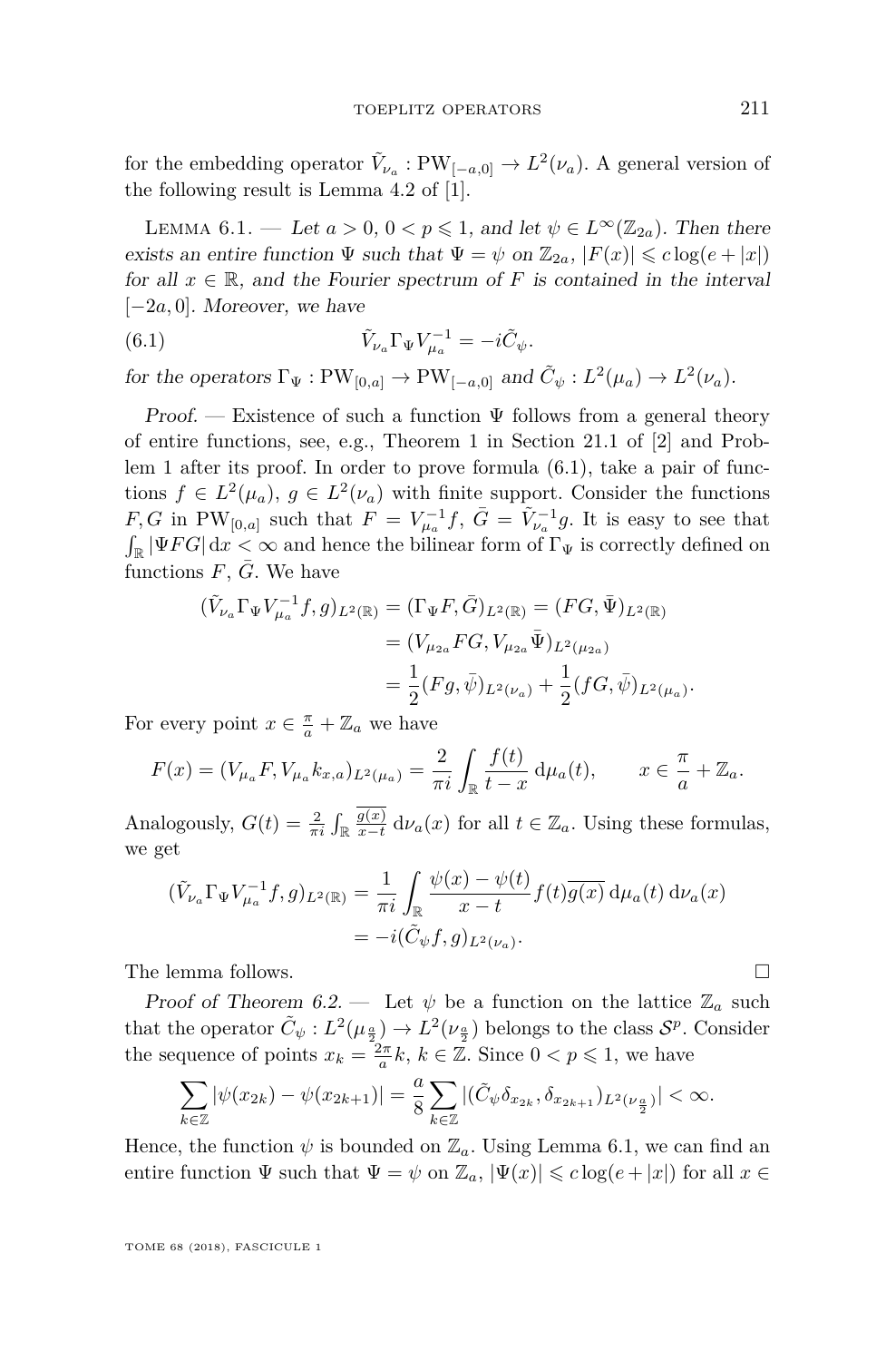R, the Fourier spectrum of Ψ is contained in [−*a,* 0], and relation [\(6.1\)](#page-17-0) holds for the operators  $\Gamma_{\Psi}: PW_{[0, \frac{a}{2}]} \to PW_{[-\frac{a}{2}, 0]}$  and  $\tilde{C}_{\psi}: L^2(\mu_{\frac{a}{2}}) \to L^2(\nu_{\frac{a}{2}})$ . In particular, we have  $\Gamma_{\Psi} \in \mathcal{S}^p$ . Denote by *M* the multiplication operator on  $L^2(\mathbb{R})$  by the function  $e^{\frac{iax}{2}}$ . Let  $T_{e^{\frac{iax}{2}}\Psi}$  be the Toeplitz operator on PW<sub><sup>4</sup></sub> with standard symbol  $e^{\frac{iax}{2}}$  Ψ. Observe that

<span id="page-18-0"></span>(6.2) 
$$
T_{\frac{\text{i}ax}{2}\Psi}f = M\Gamma_{\Psi}Mf,
$$

for every function  $f \in PW_{\frac{a}{4}}$  such that  $\sup_{x \in \mathbb{R}} |xf(x)| < \infty$ . Since M maps unitarily PW<sub> $\frac{a}{4}$ </sub> onto PW<sub>[0, $\frac{a}{2}$ ] and PW<sub>[− $\frac{a}{2}$ ,0] onto PW<sub> $\frac{a}{4}$ </sub>, the operator</sub></sub>  $T_{\frac{\text{i}ax}{2}\Psi}$  belongs to  $\mathcal{S}^p(\text{PW}_{\frac{\alpha}{4}})$ . In particular, there exists a function  $\varphi \in$  $L^{\infty}(\mathbb{R})$  such that  $T_{\varphi} = T_{e^{i\alpha x}\over 2} \Psi$  and  $\varphi_{st} = e^{i\alpha x}\Psi + c_1 e^{-i\frac{\alpha}{2}x} + c_2 e^{i\frac{\alpha}{2}x}$  for some constants  $c_1$ ,  $c_2$ . Since  $e^{\frac{iax}{2}} \varphi_{st}$  coincides with  $\psi + c_1 + c_2$  on  $\mathbb{Z}_a$ , we have  $\psi \in \mathbb{B}_p(a, \text{osc})$  by Theorem [1.1.](#page-2-0) Moreover, the quasi-norm  $\|\tilde{C}_{\psi}\|_{S^p}$  is comparable to  $\|\psi\|_{\mathbb{B}_p(a,\text{osc})}$  with constants depending only on  $p \in (0,1]$ .

Conversely, suppose that  $\psi \in \mathbb{B}_p(a,\text{osc}) \cap L^{\infty}(\mathbb{Z}_a)$ . Using Lemma [6.1](#page-17-1) again, we find an entire function  $\Psi$  such that  $\Psi = \psi$  on  $\mathbb{Z}_a$ ,  $|\Psi(x)| \leq$  $c \log(e+|x|)$  for all  $x \in \mathbb{R}$ , the Fourier spectrum of  $\Psi$  is contained in  $[-a, 0]$ , and relation [\(6.1\)](#page-17-0) holds for the operators  $\Gamma_{\Psi} : PW_{[0, \frac{a}{2}]} \to PW_{[-\frac{a}{2}, 0]}$  and  $\tilde{C}_{\psi}: L^2(\mu_{\frac{a}{2}}) \to L^2(\nu_{\frac{a}{2}})$ . Since  $\psi \in L^{\infty}(\mathbb{Z}_a)$ , the operators  $\tilde{C}_{\psi}$  and  $\Gamma_{\Psi}$  are bounded. Let  $\Psi_{st,a}$  be the standard symbol of the operator  $\Gamma_{\Psi}$ . Note that  $\Psi_{st,a}(x) = \Psi(x) + q(x)$  for all  $x \in \mathbb{Z}_a$  and a polynomial *q* of degree at most one. In particular, we have  $\Psi_{st,a} \in \mathbb{B}_p(a,\text{osc})$ . By Theorem [1.1,](#page-2-0) the operator  $T_{e^{\frac{iax}{2}}\Psi_{st,a}}$  on PW<sub> $\frac{a}{4}$ </sub> is in  $\mathcal{S}^p$ , hence  $\Gamma_{\Psi} \in \mathcal{S}^p$  by formula [\(6.2\)](#page-18-0). It follows that the operator  $\tilde{C}_{\psi}$  is in  $S^p$  as well, and, moreover, we have the estimate

$$
\|\tilde{C}_{\psi}\|_{S^p} = \|\Gamma_{\Psi}\|_{S^p} = \left\|T_{\frac{\text{i}az}{2}\Psi_{st,a}}\right\|_{S^p} \leqslant c_p \|\Psi_{st,a}\|_{\mathbb{B}_p(a,\text{osc})} = c_p \|\psi\|_{\mathbb{B}_p(a,\text{osc})},
$$

for a constant  $c_p$  depending only on  $p$ . The theorem is proved.  $\Box$ 

Proof of Theorem [1.2.](#page-3-0) — Let  $\psi$  be a function on the lattice  $\mathbb{Z}_a$  such that we have  $C_{\psi} \in S^1(L^2(\mu_a))$ . Then the operator  $\tilde{C}_{\psi}: L^2(\mu_{\frac{\alpha}{2}}) \to L^2(\nu_{\frac{\alpha}{2}})$  is of  $\text{trace class as well and } ||\psi||_{\mathbb{B}_1(a,\text{osc})} \leqslant c_1 \|\tilde{C}_{\psi}\|_{\mathcal{S}^1(L^2(\mu_a))} \leqslant c_1 \|C_{\psi}\|_{\mathcal{S}^1(L^2(\mu_a))}$ by Theorem [6.2.](#page-16-0)

Conversely, suppose that  $\psi \in \mathbb{B}_1(a, \text{osc}) \cap L^{\infty}(\mathbb{Z}_a)$ . By Lemma [4.3,](#page-12-0) we can find a function  $\Psi \in \mathbb{B}_1(\mathbb{R}) \cap L^\infty(\mathbb{R})$  such that  $\Psi = \psi$  on  $\mathbb{Z}_a$  and  $\|\Psi\|_{\mathbb{B}_1(\mathbb{R})} \leqslant c_1 \|\psi\|_{\mathbb{B}_1(\text{osc},a)}$ . Denote  $\psi_{\lambda}: t \mapsto \frac{|\text{Im }\lambda|^2}{(t-\bar{\lambda})^2}$  $\frac{|\operatorname{Im }\lambda|^2}{(t-\bar\lambda)^2}$  for  $\lambda \in \mathbb{C}$ . Let us apply Theorem 2.10 in [\[8\]](#page-21-6) to analytic and anti-analytic parts of  $\Psi$ : find numbers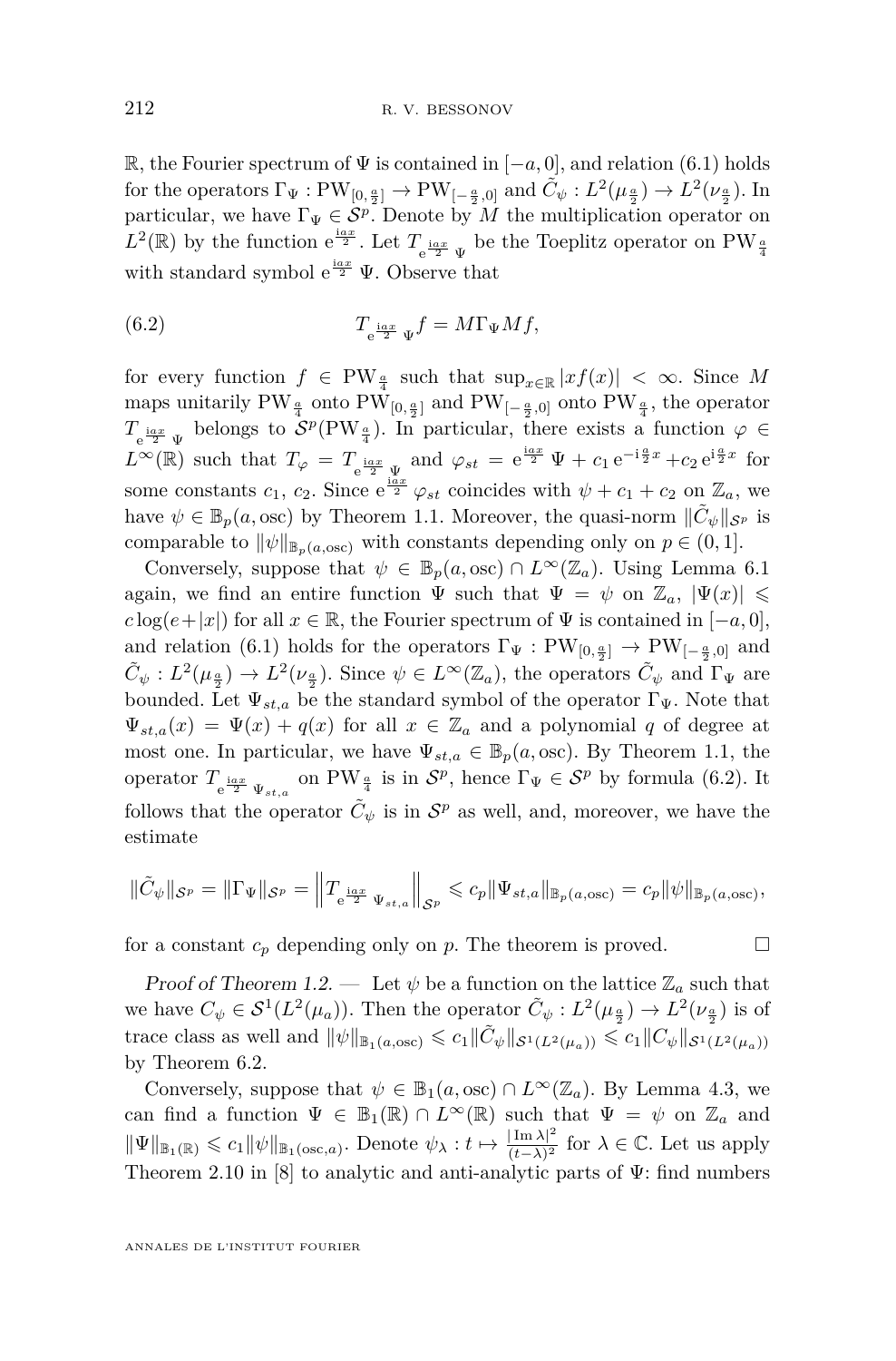*c*, *c*<sub>*λ*</sub> such that  $\sum_{\lambda \in \mathcal{U}_{\varepsilon}} |c_{\lambda}| \leqslant c_1 \|\Psi\|_{\mathbb{B}_1(\mathbb{R})}$  and  $\psi(x) = \Psi(x) = c + \sum$ *λ*∈U*<sup>ε</sup>*  $c_{\lambda}\psi_{\lambda}(x), \qquad x \in \mathbb{Z}_a.$ 

We claim that for every  $\lambda \in \mathcal{U}_{\varepsilon}$  the commutator  $C_{\psi_{\lambda}}$  belongs to the trace class and  $||C_{\psi_{\lambda}}||_{\mathcal{S}^1} \leq c_1(1 + a)$  for a constant  $c_1$  do not depending on  $\lambda$ . Clearly, this will yield the desired estimate  $\|C_{\psi}\|_{\mathcal{S}^1} \leq c_1(1+a)\|\psi\|_{\mathbb{B}_1(a,\text{osc})}.$ We have

$$
\frac{\psi_{\lambda}(x) - \psi_{\lambda}(t)}{x - t} = -\frac{|\operatorname{Im}\lambda|^2}{(x - \bar{\lambda})^2 (t - \bar{\lambda})} - \frac{|\operatorname{Im}\lambda|^2}{(x - \bar{\lambda})(t - \bar{\lambda})^2}.
$$

Denote by  $K_{\psi_{\lambda}}$  the integral operator on  $L^2(\mu_a)$  with kernel  $\frac{\psi_{\lambda}(x)-\psi_{\lambda}(t)}{x-t}$ :

<span id="page-19-0"></span>
$$
(6.3)\ \ (K_{\psi_{\lambda}}f)(x) = \int_{\mathbb{Z}_a} \frac{\psi_{\lambda}(x) - \psi_{\lambda}(t)}{x - t} f(t) \mathrm{d}t = (C_{\psi_{\lambda}}f)(x) + \frac{2|\operatorname{Im}\lambda|^2}{(x - \overline{\lambda})^3} f(x).
$$

Observe that the operator  $K_{\psi_{\lambda}}$  has rank 2 and

$$
||K_{\psi_{\lambda}}||_{\mathcal{S}^p} \leqslant 2|\operatorname{Im}\lambda|^2 \cdot \left\|\frac{1}{(x-\bar{\lambda})^2}\right\|_{L^2(\mu_a)} \left\|\frac{1}{x-\bar{\lambda}}\right\|_{L^2(\mu_a)}
$$

In the case where  $dist(\lambda, \mathbb{Z}_a) \geq \frac{\pi}{2a}$ , the last expression could be estimated from above by

$$
c_1 \left( \int_{\mathbb{R}} \frac{|\operatorname{Im} \lambda| \, \mathrm{d}t}{t^2 + |\operatorname{Im} \lambda|^2} \int_{\mathbb{R}} \frac{|\operatorname{Im} \lambda|^3 \, \mathrm{d}t}{(t^2 + |\operatorname{Im} \lambda|^2)^2} \right)^{\frac{1}{2}} = c_1 \left( \int_{\mathbb{R}} \frac{\mathrm{d}t}{t^2 + 1} \int_{\mathbb{R}} \frac{\mathrm{d}t}{(t^2 + 1)^2} \right)^{\frac{1}{2}}.
$$

Moreover, the singular numbers of the multiplication operator  $f \mapsto \frac{|\text{Im }\lambda|^2}{(x-1)^3}$  $\frac{|Im \lambda|}{(x-\bar{\lambda})^3}f$ are precisely  $\frac{|\operatorname{Im} \lambda|^2}{|x-\bar{\lambda}|^3}$  $\frac{|\text{Im }\lambda|^2}{|x-\lambda|^3}$ ,  $x \in \mathbb{Z}_a$ , hence its norm in  $\mathcal{S}^1(L^2(\mu_a))$  does not exceed

$$
\sum_{x \in \mathbb{Z}_a} \frac{|\operatorname{Im} \lambda|^2}{|x - \bar{\lambda}|^3} \leqslant \sum_{x \in \mathbb{Z}_a} \frac{|\operatorname{Im} \lambda|^2}{(x^2 + |\operatorname{Im} \lambda|^2)^{\frac{3}{2}}} \leqslant c_1 a
$$

for a universal constant  $c_1$ . This tells us that  $||C_{\psi_{\lambda}}||_{S^p} \leqslant c_1(1+a)$  for all  $\lambda \in$  $\mathcal{U}_{\varepsilon}$  such that  $dist(\lambda, \mathbb{Z}_{a}) \geq \frac{\pi}{2a}$ . Now consider the case where  $dist(\lambda, \mathbb{Z}_{a}) \leq$ *π*<sub>2*a*</sub>. Let *x*<sub>*λ*</sub> be the nearest point to *λ* in the lattice  $\mathbb{Z}_a$ . The function  $\psi_\lambda$ belongs to  $L^1(\mu_a)$  and

$$
\sum_{x \in \mathbb{Z}_a} |\psi_\lambda(x)| \le |\psi_\lambda(x_\lambda)| + 2|\operatorname{Im}\lambda|^2 \sum_{k=1}^\infty \frac{1}{\left(\frac{2\pi}{a}k - \frac{\pi}{2a}\right)^2},
$$
  

$$
\le \left|\frac{\operatorname{Im}\lambda}{\lambda - x_\lambda}\right|^2 + 2\left(\frac{a|\operatorname{Im}\lambda|}{2\pi}\right)^2 \sum_{k=1}^\infty \frac{1}{\left(k - \frac{1}{4}\right)^2} \le c_1,
$$

TOME 68 (2018), FASCICULE 1

*.*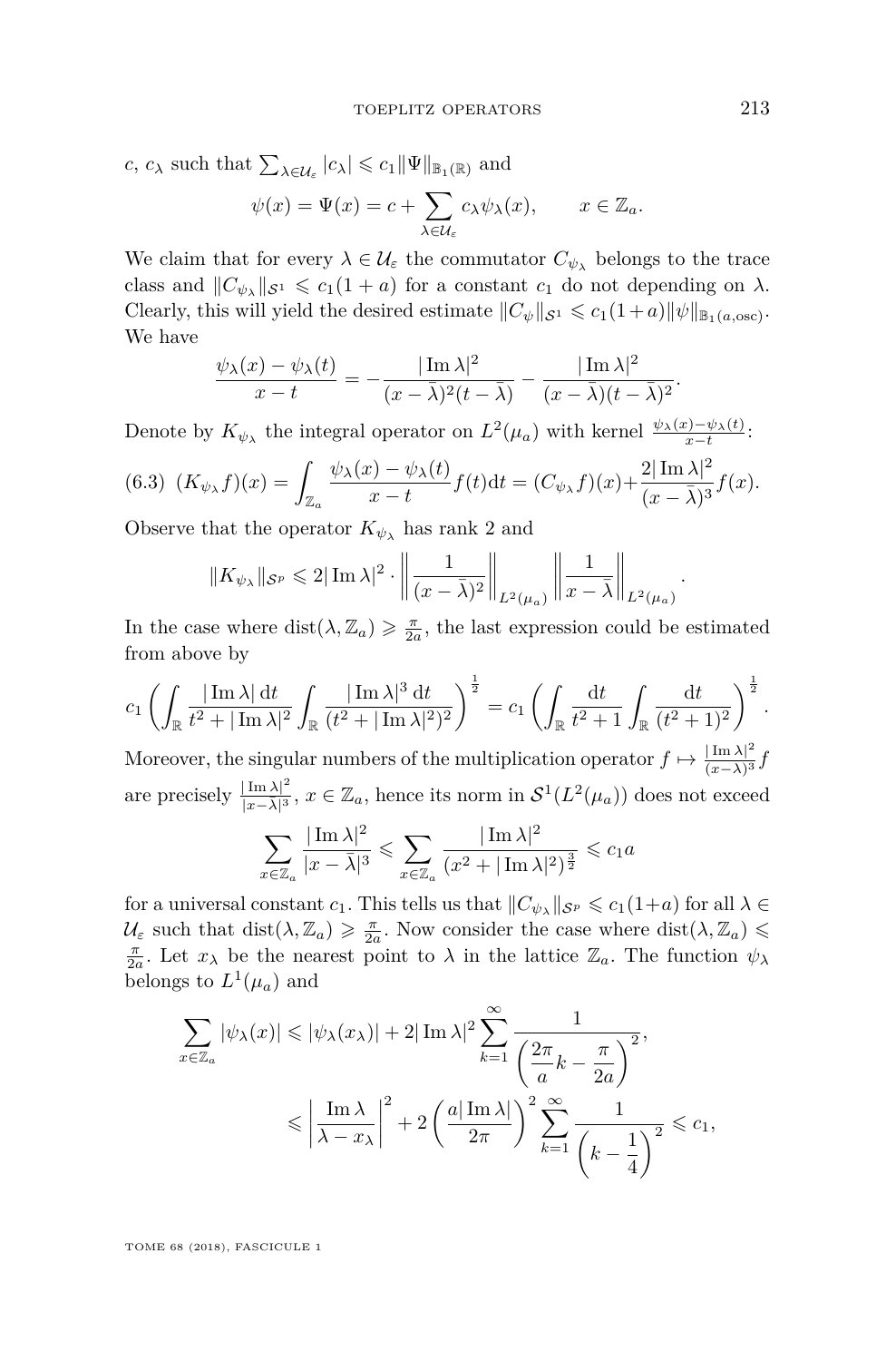where the right hand side does not depend on  $\lambda$ . It follows that the operator  $M_{\psi_{\lambda}}$  lies in  $S^1(L^2(\mu_a))$  and  $||M_{\psi_{\lambda}}||_{S^1} \leqslant c_1$ . We also have

$$
||C_{\psi_{\lambda}}||_{\mathcal{S}^p} = ||H_{\mu_a} M_{\psi_{\lambda}} - M_{\psi_{\lambda}} H_{\mu_a}||_{\mathcal{S}^1} \leqslant c_1,
$$

for another constant  $c_1$ , because the discrete Hilbert transform  $H_{\mu_a}$  is bounded on  $L^2(\mu_a)$ . This completes the proof.

Remark that the second part of the proof of Theorem [1.2](#page-3-0) is almost literal repetition of the corresponding part of the proof of Theorem 6.2 in [\[9\]](#page-21-0). However, the original argument in [\[9\]](#page-21-0) has a gap: it does not involve the estimate of the  $S^1$ -norm of the multiplication operator  $f \mapsto \frac{|\text{Im }\lambda|^2}{(x-1)^3}$  $\frac{|{\rm Im} A|}{(x-\bar{\lambda})^3}f$ from formula [\(6.3\)](#page-19-0). This technical place turns out to be crucial in the case  $0 < p < 1$ . More precisely, we have the following result.

PROPOSITION  $6.2.$  - Let  $0 < p < 1$  and let  $a > 0$ . There exists a function  $\psi \in \mathbb{B}_p(\mathbb{Z}_a)$  such that  $C_{\psi} \notin \mathcal{S}^p(L^2(\mu_a)).$ 

Proof. — Suppose that  $C_{\psi} \in \mathcal{S}^p(L^2(\mu_a))$  for every  $\psi \in \mathbb{B}_p(a,\text{osc})$ . Then it is easy to see from the closed graph theorem that there exists a constant  $c_{p,a}$  such that  $||C_{\psi}||_{S^p} \leqslant c_{p,a} ||\psi||_{\mathbb{B}_p(a,\text{osc})}$  for all  $\psi \in \mathbb{B}_p(a,\text{osc})$ . Take  $\lambda \in \mathbb{C}^+$ such that  $\text{Im }\lambda \geqslant \frac{2\pi}{a}$  and consider the function  $\psi_{\lambda}: t \mapsto \frac{\text{Im }\lambda}{t-\lambda}$ . Analogously to [\(6.3\)](#page-19-0), we have  $K_{\psi_{\lambda}} = C_{\psi_{\lambda}} + M_{\lambda}$ , where  $K_{\psi_{\lambda}}$  is the integral operator with kernel

$$
\frac{\psi_{\lambda}(x)-\psi_{\lambda}(t)}{x-t}=-\frac{\operatorname{Im}\lambda}{(x-\bar{\lambda})(t-\bar{\lambda})},
$$

and  $M_{\lambda}: f \mapsto \frac{\text{Im }\lambda}{(x-\lambda)^2} f$  is the multiplication operator on  $L^2(\mu_a)$  by  $\frac{\text{Im }\lambda}{(x-\lambda)^2}$ . Observe that  $K_{\psi_{\lambda}}$  is the rank-one operator whose norm does not exceed

$$
\operatorname{Im} \lambda \cdot \left\| \frac{1}{x - \bar{\lambda}} \right\|_{L^2(\mu_a)}^2 \leqslant c_p \int_{\mathbb{R}} \frac{\operatorname{Im} \lambda \, \mathrm{d}t}{t^2 + (\operatorname{Im} \lambda)^2} = c_p \int_{\mathbb{R}} \frac{\mathrm{d}t}{t^2 + 1}.
$$

It follows from our assumption and Lemma [4.2](#page-9-1) that  $||M_\lambda||_{\mathcal{S}^p} \leq c_{p,a}$  for all  $\lambda \in \mathbb{C}$  with  $\text{Im }\lambda \geqslant \frac{2\pi}{a}$  and a universal constant  $c_p$ . On the other hand, we have

$$
||M_{\lambda}||_{\mathcal{S}^p}^p = \sum_{x \in \mathbb{Z}_a} \frac{(\operatorname{Im} \lambda)^p}{|x - \bar{\lambda}|^{2p}} \geqslant ac_p \int_{\mathbb{R}} \frac{(\operatorname{Im} \lambda)^p dx}{(x^2 + (\operatorname{Im} \lambda)^2)^p} \leqslant a\tilde{c}_p (\operatorname{Im} \lambda)^{1-p}.
$$

Since the right hand side is unbounded in  $\lambda$ , we get the contradiction.  $\Box$ 

#### BIBLIOGRAPHY

<span id="page-20-0"></span>[1] R. V. Bessonov, "Fredholmness and compactness of truncated Toeplitz and Hankel operators", Integral Equations Oper. Theory **82** (2015), no. 4, p. 451-467.